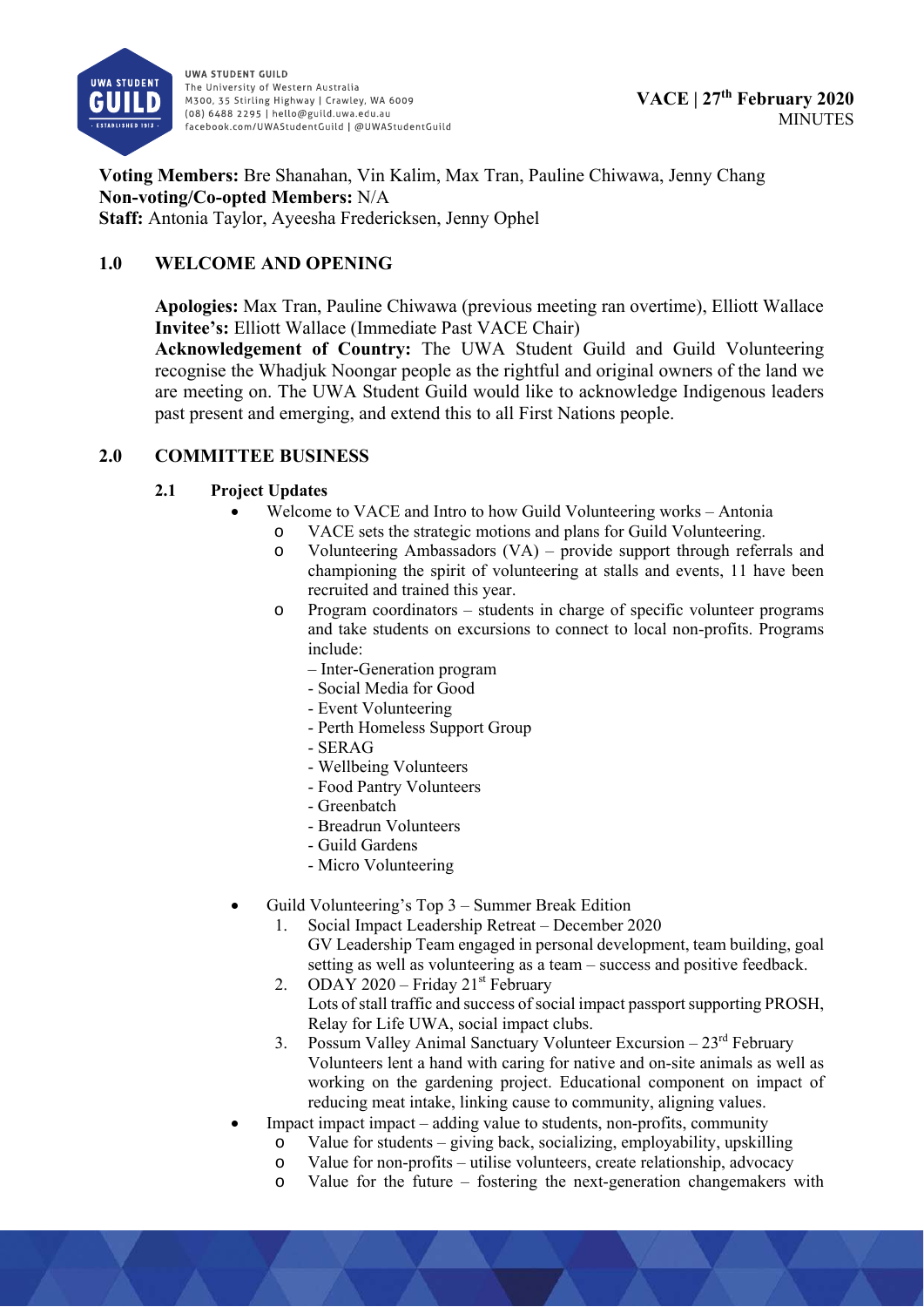increased social awareness and drive for change through volunteering o Highlighted in many aspects of GV Strategy Plan – will attach

- Transcript recognition update for student rep roles Antonia to submit proposal to Student Experience team to propose getting student roles put on transcripts.
	- o Bre suggested trialing this work in progress, aim to finalise end of year

## **2.2 Marketing and Comms Update: Ayeesha**

- 800+ newsletter sign ups just last week
- Smoother set up during ODAy online excel spreadsheet
- Posts engagement top posts include social impact passport, PHSG thanking post (doing well in comms + reach out broader parties), Relay for Life post

### **2.3 Discussion/Feedback**

- Maximising impact employability
	- o Graduate outcomes policy work in progress Bre suggested link to this
	- o Success of social impact passport means the model can be used again
	- o Jenny suggested CareerHub workflow leading students from short-term event and excursions to long-term meaningful volunteering opportunities
	- o Jenny suggested creation of transferable skills keyword package
		- So students can identify and articulate skills developed through volunteering and social impact involvement
			- So GV can more specifically advertise volunteering roles
	- o Jenny suggested reflection postcard to hand out after each excursion highlighting skills developed and global citizenship
		- Ayeesha emphasized tangible examples important for interviews
		- Will create this in time for volunteer coordinator training
	- o Antonia highlighted importance of annual survey next meeting agenda
- New project degree-specific skills-based volunteering via faculty handbooks
	- o A4 flyers, online PDFs listing useful in GV personalized referrals
	- o Aim for next semester, launch national student volunteer week
	- o For now to gather content, then ask Elise to design template
	- o Discussion on how to break it down how many faculties?
		- Engaging 12 FACSOCS career portfolios link GV, Bre suggested to email their career VPs or education VPs
		- ED council can contact Emma to make ED council vol meeting
		- Have those flyers in the common rooms for students
		- Couple with NSVW (National Student Volunteering Week Week 4) – workshops e.g. leveraging your volunteering
		- Course coordinators Antonia highlighted that we can chat to faculties to see what non-profits are already being engaged
- Guild strategy Climate Emergency, Enviro Festival (Week 3)
	- o Climate March  $(13<sup>th</sup> March)$  could create sign-making event beforehand as 'craftivism' and to create sense of community, alleviate climate anxiety
	- o WA Forest Alliance Induction upcoming
	- o Supporting Perth EcoFest upcoming
- Social Impact and Volunteering Fair (Week 3, March 12th) @ Careers Fair
	- o Antonia reported paid FB advertisement will be circulating beforehand
	- o GV Leadership team will help to plan this alongside VACE committee
- Vin suggested another (more interactive) fair for Social Impact Week (Week 4)
	- o Also relayed that SOC/PAC suggested development of cohesive volunteer cultural awareness training building on Student Leadership Training –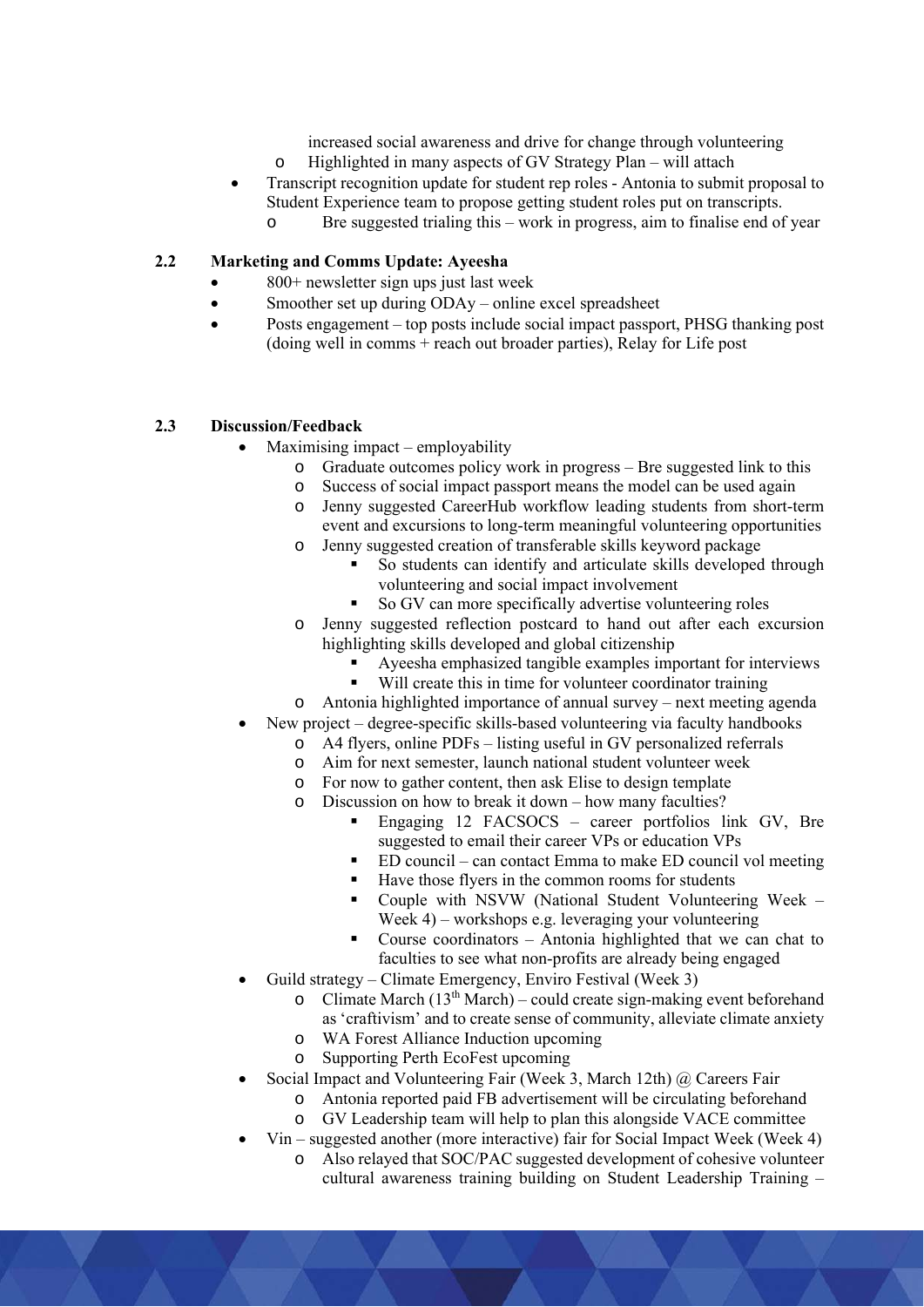#### WASAC has something similar

### **3.0 NEXT MEETING**

The next VACE Meeting will be held on Thursday 26<sup>th</sup> March at 1-2pm. Please send apologies to Chair before Monday 23<sup>rd</sup> March.

## **4.0 ACTION POINTS**

Attach VACE Intro PowerPoint to Minutes – [Jenny] Attach GV Strategy Plan to Minutes – [Antonia] Send Graduate Outcomes Policy to GV and Chair – [Bre] Meet with Emma to attend Ed Council Meeting and discuss skills-based volunteering – [Jenny] Create volunteer thankyou and reflection postcard for coordinator training – [Jenny]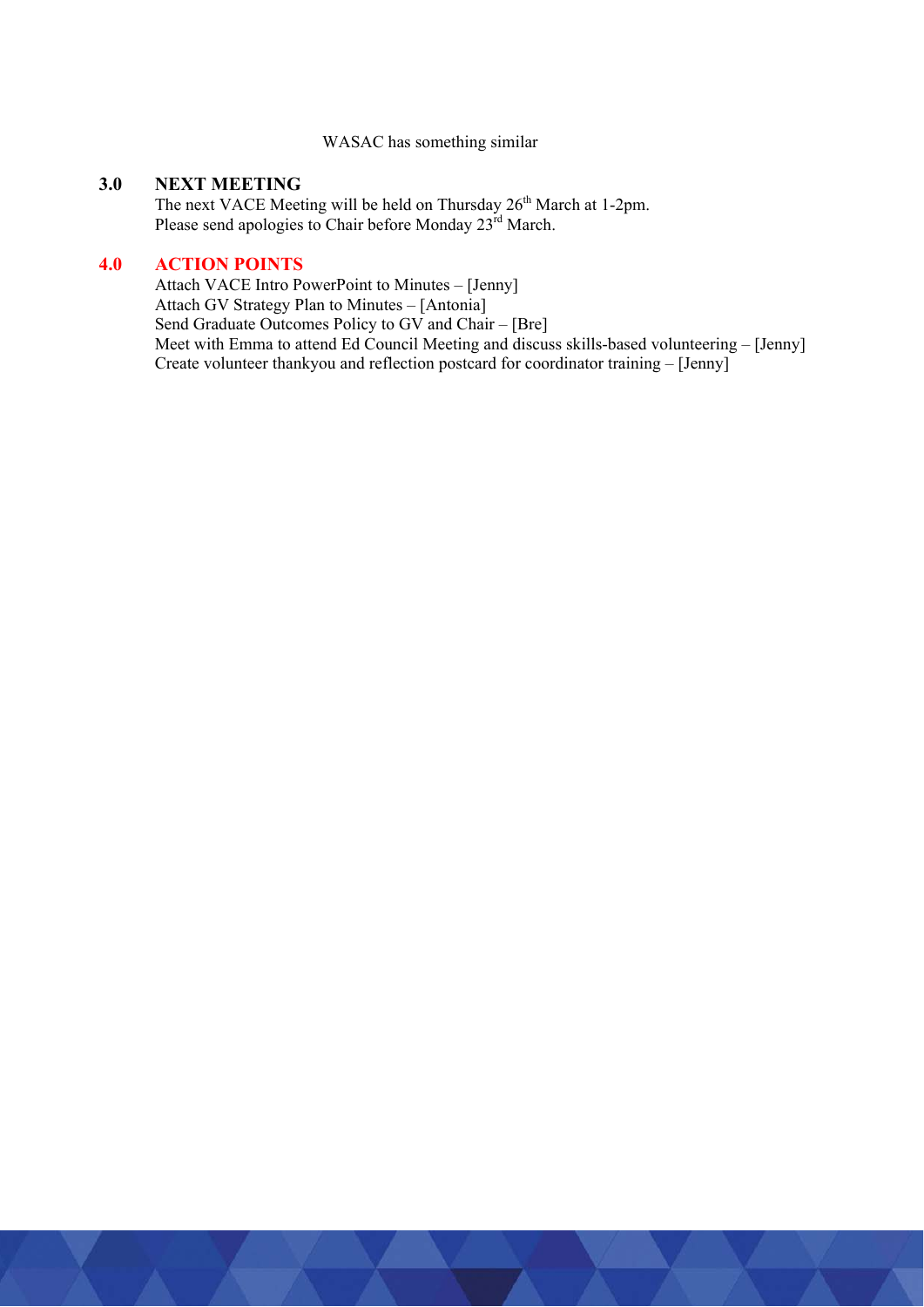

**Voting Members:** Bre Shanahan, Vin Kalim, Max Tran, Pauline Chiwawa, Jenny Chang **Non-voting/Co-opted Members:** N/A **Staff:** Antonia Taylor, Ayeesha Fredericksen, Jenny Ophel

# **1.0 WELCOME AND OPENING**

**Apologies:** Bre Shanahan, Vin Kalim

**Invitee's:** N/A

**Acknowledgement of Country:** The UWA Student Guild and Guild Volunteering recognise the Whadjuk Noongar people as the rightful and original owners of the land we are meeting on. The UWA Student Guild would like to acknowledge Indigenous leaders past present and emerging, and extend this to all First Nations people.

# **2.0 COMMITTEE BUSINESS**

# **2.1 Project Updates**

- Guild Volunteering's Top 3 Highlights Jenny
	- o GV Leadership Coordinator Training Friday 28<sup>th</sup> February
		- Success, many productive take-aways thanks to GV team.
	- $\circ$  Social Impact Sundowner Wednesday 4<sup>th</sup> March
		- Involving Students for Refugees, Amnesty UWA, Oxfam UWA, Engineers Without Borders UWA, LOVE Foundation, Oaktree UWA
		- Can sit under VACE portfolio as annual tradition.
	- o Social Impact and Volunteering Fair Thursday 12<sup>th</sup> March
		- 900 plus students for both all-degrees fair & Social Impact and Volunteering Fair– incredibly successful due to traffic flow through the social impact fair to access both areas
		- Over 23 stallholders in the end, 15 externals All really happy with it and linked up with volunteers
		- Conducted it the day before event restrictions carry through now proves a challenge  $\rightarrow$  connecting students to community

# **2.2 GV Updates**

- Updates on impact of COVID-19 for GV Antonia
	- o All face to face GV programs are currently on hold, except social media for good. Focus right now is developing virtual volunteering.
	- o Working with Bethanie Aged Care on virtual visits for intergeneration program and leadership team on how to support the most vulnerable in our community.
	- o All GV appointments via phone/ email.
- PROSH online Antonia
	- o Recent report highlighted good traction after launch, 700 downloads in 24 hours. Will be available for 2 weeks. Currently actively looking for ways to promote.
	- o Ayeesha suggested idea about promoting on FB pages active currently e.g. "Adopt a Healthcare Worker".
	- o Everyone on VACE to share. Jenny to share among club presidents and follow-up with departments (may be staggered posting to maximise reach).
- Virtual volunteering Ayeesha
	- o Looking at ways to expand skills based virtual volunteering. Important for non-profits to reach out to community and maintain presence currently.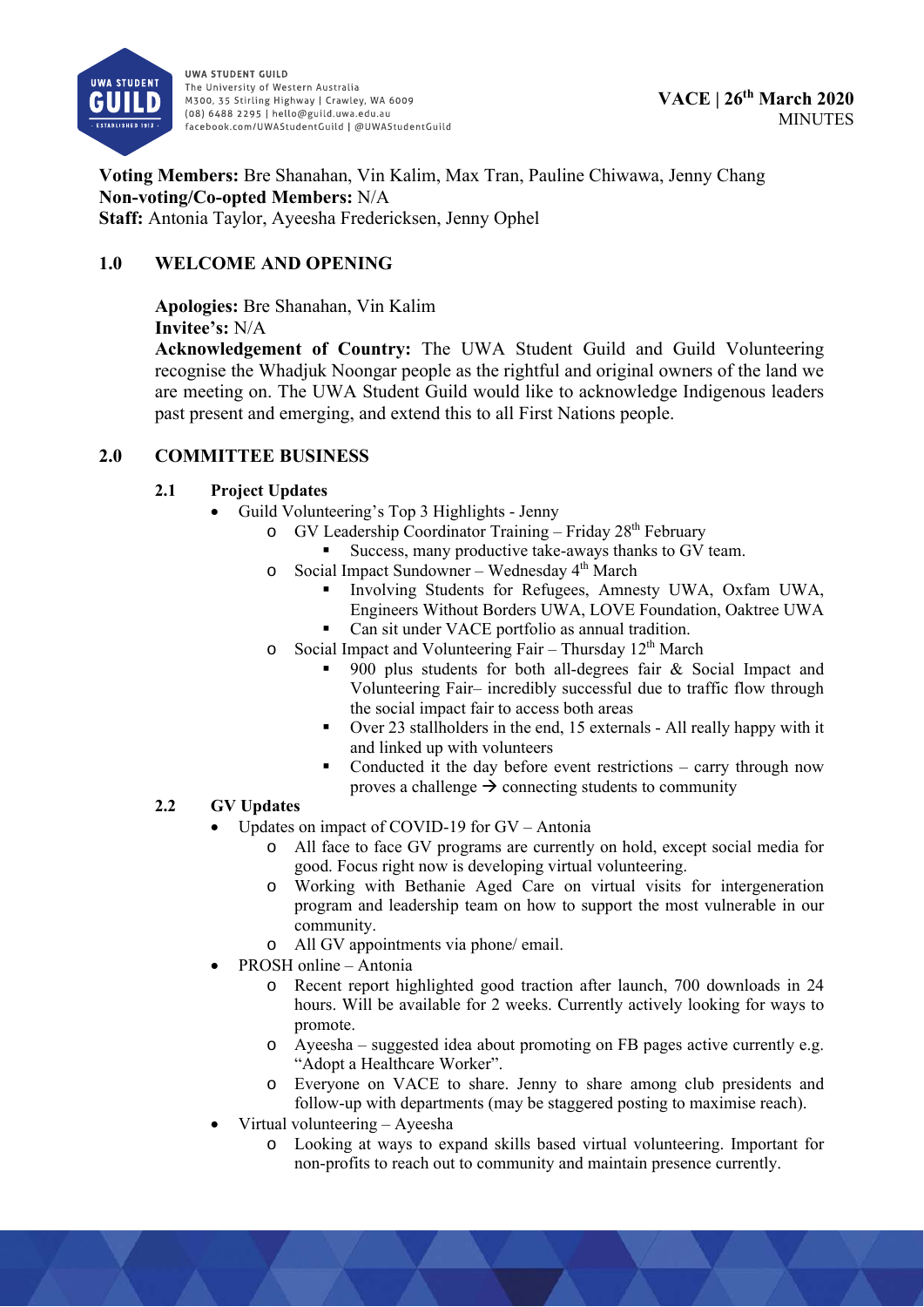- o E.g. videographers/editors, web designers/developers, graphic designers, photo editors, social media students, content creators, newsletters like through MailChimp, photographers, journalists for non-profits to post articles.
	- Also promote helplines experiencing high traffic (e.g. psych/social work students) such as Red Cross, Lifeline
	- **Pauline highlighted potential need for school tutoring e.g. Smith** family – VACE committee to update if hear anything similar.
- o **Currently in progress** creating EOI for types of positions to feature in newsletter and contact students when non-profits reach out

# **Antonia to follow up on volunteer hour verification with Careers**

- Virtual National Volunteer Week plan Antonia
	- o Strategy was going to be student-led with GV provide structure.
	- o Week 12 highly unlikely COVID-19 to be resolved.
	- o Mainly surrounding communications campaigns, potentially launch some work around careers & employability.
	- o Engage with student leaders virtually to plan for fully virtual week.
	- o Ideas: TED talks worth your time, VACE committee spotlight on areas of interest, community outreach to partners
	- o Next VACE will have consulted leaders + planning session ti report back.
- International Volunteering Volun-tourism position
	- o Based on meeting with Rethink Orphanages and research student, suggested GV create resources that students can access to research and make informed decisions about volunteering overseas
		- Can clarify 'international volunteering' in referrals
	- o Key message: travel responsibly, create sustainable impact (aligns with GV)
		- GV message: making a difference in local community.
		- Hand out versus hand up
	- $\circ$  Creating a position will show leadership regarding a massive global issue create tools for students to make informed decisions  $\rightarrow$  put on next agenda
		- Ayeesha highlighted that this could tie into broader GV campaign focused on sustainable volunteering, sustainable outreach/impact. This can be one area in an ongoing campaign with information for students to get involved.
		- Jenny and Antonia discussed potential panel discussion on this.

### **2.2 Marketing and Comms Update: Ayeesha**

- Seeing increases in FB. Up 49 likes so far this month. Dramatic increase in followers (seeing content +222 people this month) likely due to social impact fair.
- Newsletter up 286 new subscribers this month so far. Sent out to students 3 emails regarding opportunities, initatives and events such as the social impact fair.
	- o Mid-20% take-up in terms of active engagement/clicking. Relatively good.
	- o Relatively high 40% partner emails, fantastic since we updated mailing list.
	- o Digital comms set to be even more important in coming weeks.

### **2.3 Discussion/Feedback**

- Our stance on what students can do and what is safe to do for community support because of massive need (e.g. balancing stopping the spread with supporting the vulnerable) – Antonia
	- o Supporting some initatives of reputable organisations (they own risk). Can phrase as informal 'ways to help' (not transcript recognized), with disclaimer.
		- Local government council volunteer call outs? Foodbank drive. Fremantle neighbor-to-neighbour initative allows self-select options.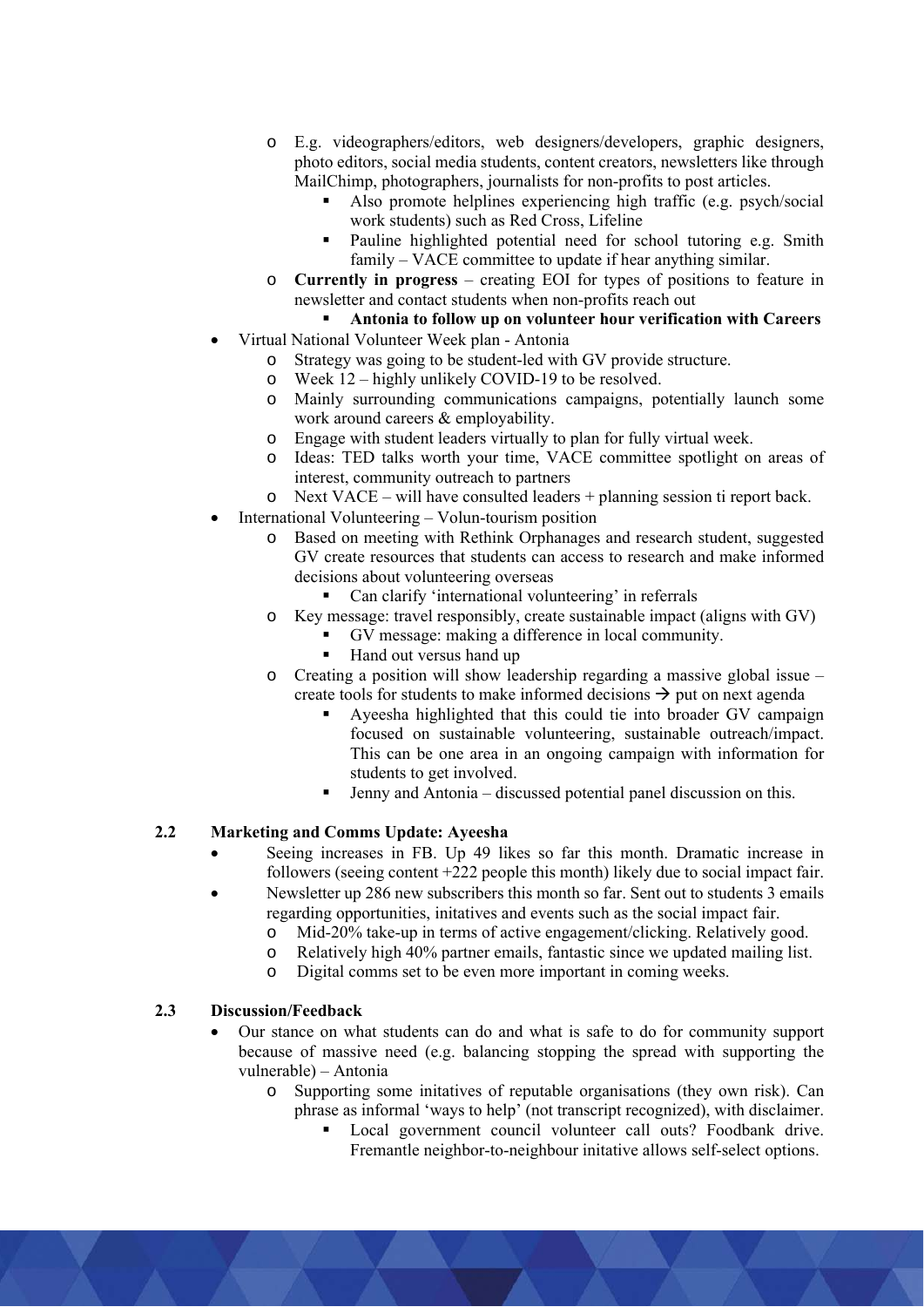- o Feedback on shopping for older people or those self-isolation or students? Food handling given to vulnerable person? Are there guidelines we could create? How do we communicate this?
	- Agreed that physical volunteering has physical (public health) risk and developments are happening rapidly
	- Idea of virtual call-ins to help with loneliness during self-isolation. Creating program? Model off Vollie program?
	- Could create flow-chart infographic to clarify.
- o Bre also suggested volunteer callers to assist Student Wellbeing Manager (Gina Evangelista) to provide comfort/referral to services.
	- Antonia to follow-up
- GV Leadership team potential student-led initiatives and meetings
	- o Jenny to set up meeting via Antonia's ZOOM before next VACE
	- o Discuss: social distancing self-care, transferable skills keyword package, faculty handbooks for degree-specific skills-based volunteering, NSVW
- Last meeting discussed cultural awareness training.
	- o Could widen to be available to all students not just volunteer.
	- o Jenny to follow-up with Vin, Ethnocultural, Equity & Diversity committee..
- Importance of an annual survey
	- o More so need to plan to do one and establish timeline. All-students survey is inclusive of GV. Everything on hold at the moment as no students on campus.
	- o Will figure it out eventually. Keep in mind for later meetings.

### **3.0 NEXT MEETING**

The next VACE Meeting will be held on Thursday 23rd April at 11am. Please send apologies to Chair before Monday  $20<sup>th</sup>$  April.

### **4.0 ACTION POINTS**

**[ALL] – share PROSH online** 

**[JENNY] – to follow up with club presidents & departments regarding PROSH.** 

 **Set up meeting with GV leadership team for discussion.** 

 **Contact Vin, Ethnocultural collective, Equity & Diversity – cultural awareness.** 

**[ANTONIA] – follow up hours verification with Careers.** 

 **Contact Student Wellbeing manager – regarding volunteer callers.**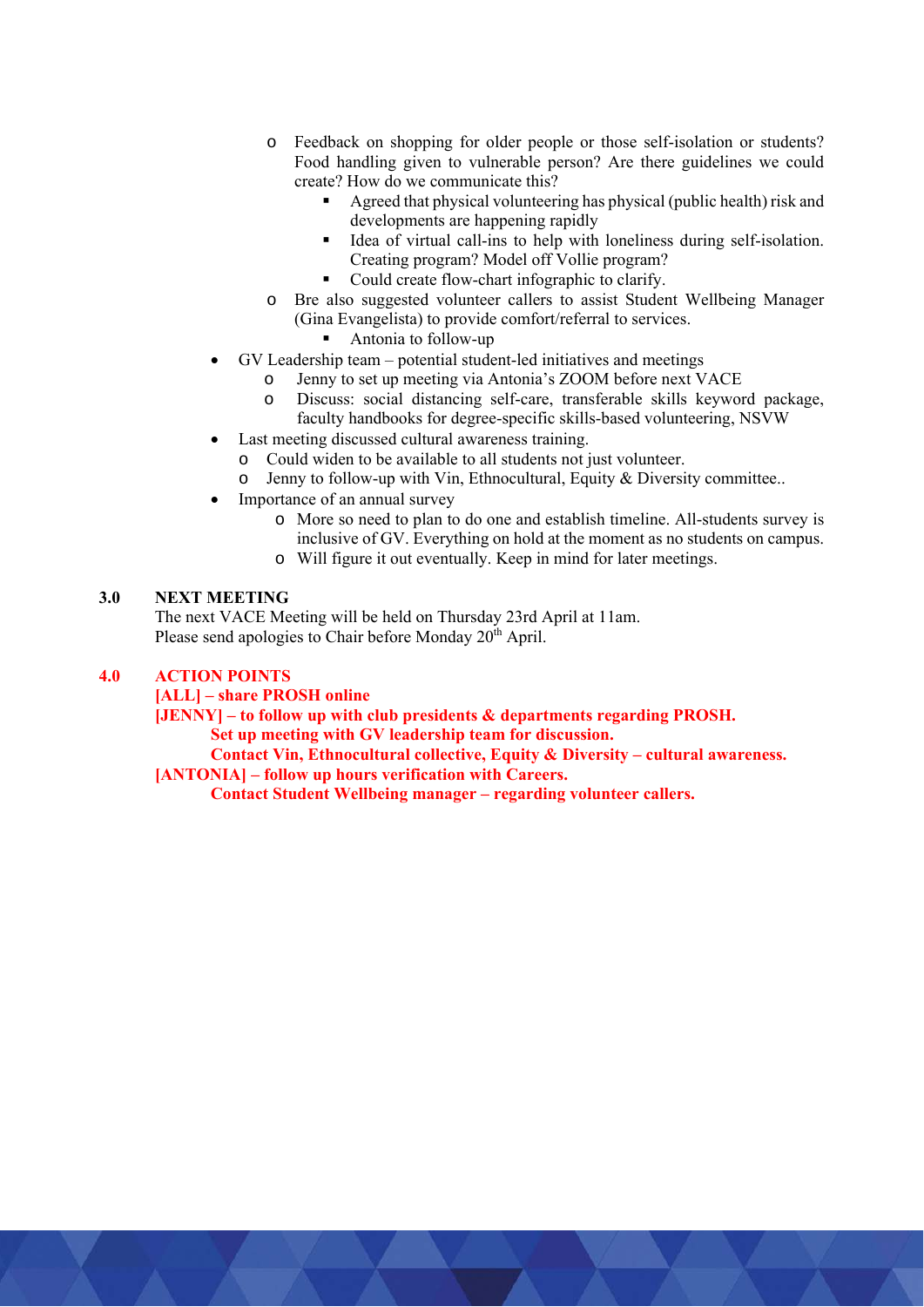

**Voting Members:** Bre Shanahan, Vin Kalim, Max Tran, Pauline Chiwawa, Jenny Chang **Non-voting/Co-opted Members:** N/A **Staff:** Antonia Taylor, Ayeesha Fredericksen, Jenny Ophel

# **1.0 WELCOME AND OPENING**

### **Apologies:** N/A

**Acknowledgement of Country:** The UWA Student Guild and Guild Volunteering recognise the Whadjuk Noongar people as the rightful and original owners of the land we are meeting on. The UWA Student Guild would like to acknowledge Indigenous leaders past present and emerging, and extend this to all First Nations people.

### **2.0 COMMITTEE BUSINESS**

### **2.1 Project Updates**

- Guild Volunteering's Top 3 Highlights Jenny
	- i. Virtual Micro Volunteering (transcript-recognised)
		- a. For Bethanie Seniors 30 participants, 47 cards
			- i. Letters, quotes all well received and a lovely surprise received.
		- b. For healthcare workers 38 participants, over 100 cards.
			- i. Action: Ask Marcus & Teba to run a poll about interests, potential collaboration with WAMSS, more topics.
			- ii. Micro Volunteering playlist publish on Spotify
			- iii. Feedback week put on agenda for next time.
		- c. For people living with MND pop-up session
			- i. At least 75 cards, maybe more (from 20 people)
	- ii. Student Welfare Volunteer Callout Success (UniMentor)
		- a. Guild Weekly, GV promotion 47 applicants, 50 deliveries/day.
		- b. Highest engaged post! 7000 reach,  $644$  clicks high take-up + interest.
		- c. Transcript recognition will be provided to student volunteers (via UniMentor).
	- iii. PROSH Online Antonia
		- a. For the first time in history! Event restriction notified only a week before, were able to cancel printing in time. Directors did amazing.
		- b. Innovated to stitch to online quickly, ensuring newspaper remained relevant and published.
		- c. Final download and fundraising numbers will be reported next month, as well as post-debrief.
		- **d.** Question about PROSH moving forward: online to supplement physical edition – a massive benefit was that this was a great test case for future online option.

## **GV Updates – Antonia**

- General COVID-19 update & progress
	- o Face to face programs still suspended, but working on a number of different programs to adapt as outlined below:
	- $\circ$  Advocare to supplement partner Bethanie accounts with Intergeneration program (Bethanie as with all aged care need more time to adapt to the massive changes posed by COVID-19).
		- For older people not as tech savvy engage clients with dementia students maybe videoing daily walk pointing out different things in the natural environment for example. Combating isolation together.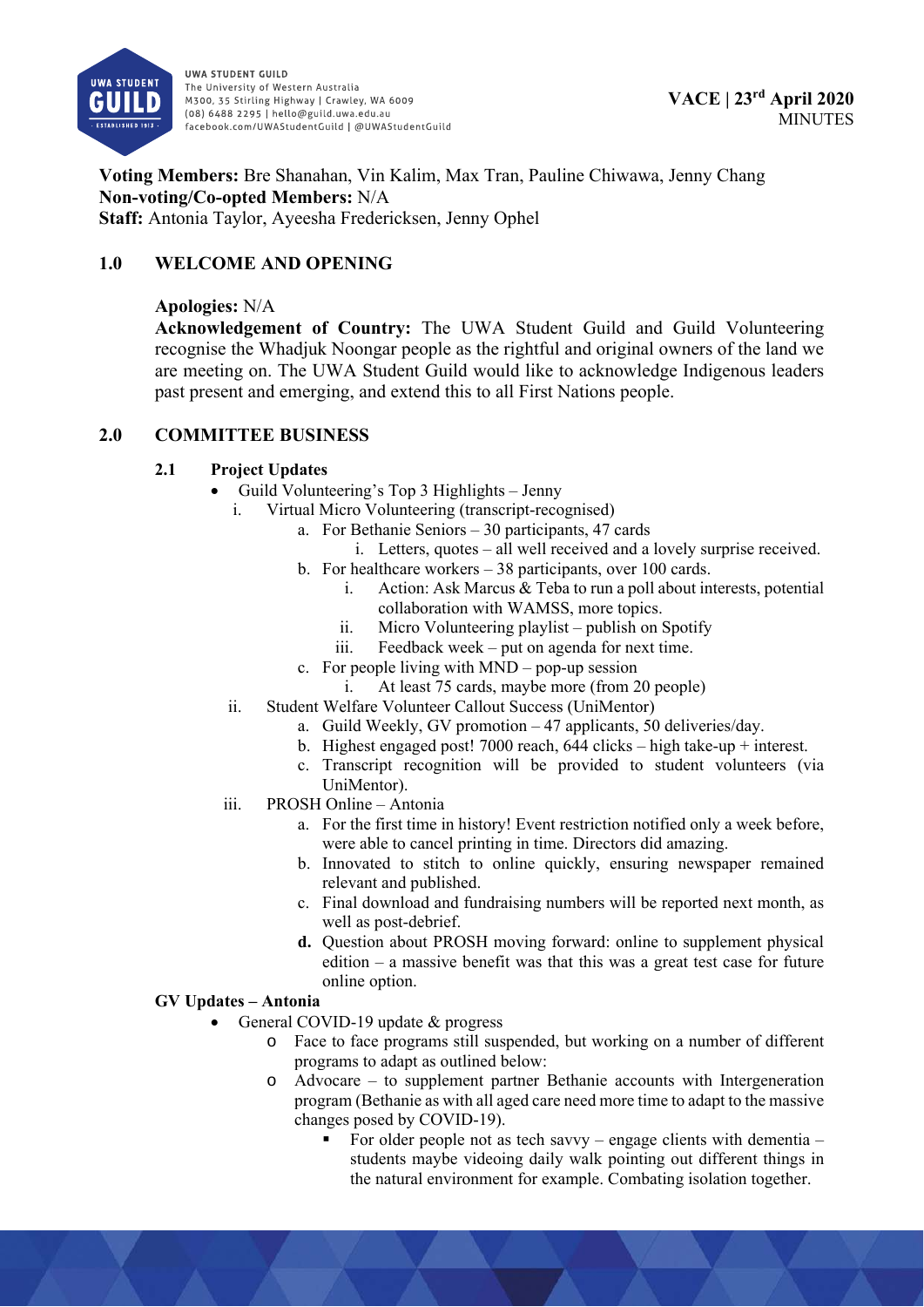- Most organizations have lengthy induction process, but they are keen to work with us. Over 120 roles open at the moment.
- Can convert back to face-to-face once safe to do so.
- Social media for good innovated  $+$  improved model for online engagement
	- Put out callouts for specific projects (e.g. a newsletter, fundraising campaign) rather than long-term non-profit organization commitments – more direction, clear duration, clearer roles, less intimidating. Transcript recognized.
- o Still promoting informal volunteering (not transcript recognized) COVID-19 response in community that is harder to track hours for.
- East Maddington Primary School mentoring project (Kindy-Year 6)
	- o Approached by school via ASeTTS (partner organization refugee & CALD backgrounds) – 1 on 1 virtual mentoring sessions, support families in vulnerable situations.
		- In response to transition to switch by schools to distance learning and challenges accessing Connect (department of education portal), language support, address tech barriers, fostering meaningful connections in challenging times.
		- Project commitment times: suggested school term but would be good to continue through winter break.
		- Currently working through various issues and concerns around the project, still in development stage.
		- Aiming to start with a pilot phase, engaging around 15-20 students/ families. Not entry level volunteer role, work with UWA students with experience.
		- WWCC + police clearances essential.
		- Teachers going through challenging times school wants to make sure that program supports teachers rather than take resources away.
		- No specific end yet, aiming for ongoing event after COVID-19 restrictions.
	- o Language matching for specific student & family support.
		- Noongar, Dari, Farsi, Tagalog, Karen, Chin, Malayalam, Punjabi, Tamil, Arabic and Hindi.
	- o Can transition to face-to-face once safe to do so ongoing support
		- School is keen for ongoing relationship + nurture this
	- o Feedback:
		- In the future Aspire UWA, trips to UWA great idea
		- Idea mentors to make semi-Micro Volunteering 'about-me' booklet to go to mentees to establish connection prior to commencing program
			- Maybe mentees could send one back? Build bond + rapport
- Transcript Recognition for leadership roles update
	- o Background recognising student leader roles on the UWA Statement of Volunteering. Currently this volunteering is not recognized in GV's hours based system.
	- o Proposal to Student Experience suggesting recognise roles rather than hours
		- Includes: Organization  $+$  blurb, role, duration of role
		- Looks better, makes more sense, shows year's commitment
		- Guild developed more rigor on which clubs are eligible for this.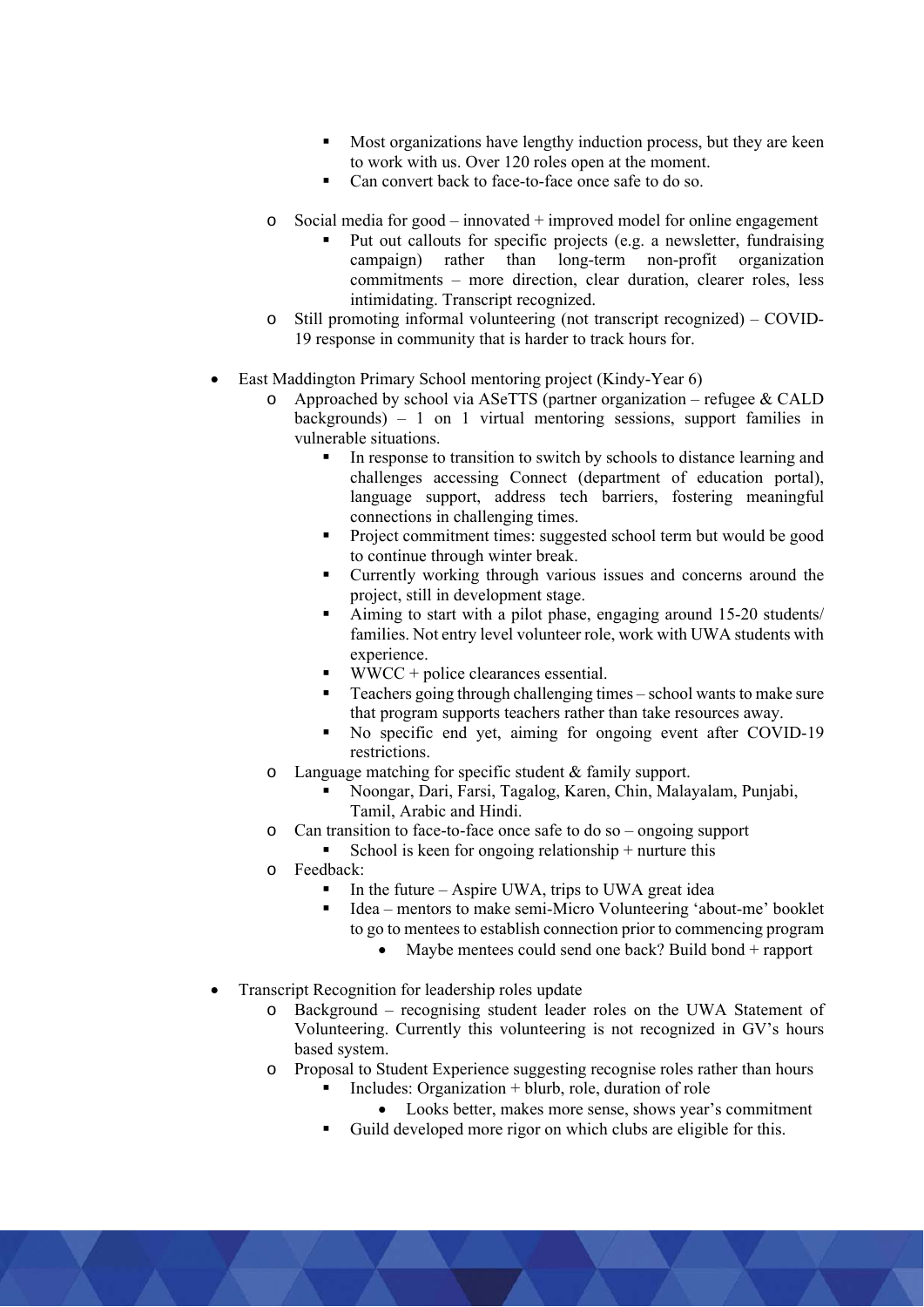- Criteria based on current service learning unit plus membership of at least 100, commitment to at least 5 medium events and demonstrates significant community contribution.
- Demonstrate the evidence membership base, events, record of executive roles, meetings. Min 100 hours + 26 for training. 80% commitment rate for committee meetings.
- Invited to Student Experience (education subset) committee  $(26<sup>th</sup>$ May) to present this for consideration.

## **2.2 Marketing and Comms Update: Ayeesha**

- Overview discussed student experience of lots of online stimulus
- Facebook up 25 likes for the month, increased followers by 111 (a lot via Micro-Volunteering – spikes post-session).
	- o Top 3 posts = UniMentor welfare drivers, Lifeline volunteering crisis support, Micro Volunteering healthcare workers thankyou post.
	- o Evident of students wanting to help, not just online, socializing aspects.
- Micro Volunteering page whole page engagement up 200%, up 90 likes, up 68 followers – incredible growth.
	- o Top posts = all the thank you posts. Healthcare workers, then Bethanie aged care, then MND (also non-UWA student interest).
	- $\circ$  Greater engagement through collaboration with HSS + SU. Being noticed by broader community, big take up by students.
- Newsletter volunteer opportunity newsletter slightly lower openings and engagement, may be attributed to assessments post-break.
	- o Around 20% opens. Clicks on opportunities way up (21%) compared to others (7-15%). Also includes informal volunteering opportunities to get involved, personal development.
	- o PROSH reminder email similar opens, lower clicks as reminder.
	- Other mediums
		- Now putting together features on program leaders profiles. e.g. Photographers for Good – photography tips). Maintain engagement and presence, vary the content, hope for smooth transition sem 2.
		- o Higher engagement in cross promotion between leaders, departments, Facebook clubs/groups. Word of mouth too.
		- Ambassador role sharing events to engage personal networks. Idea of first 50 participants to win prizes as motivation.
- Relay for Life campaign kicked off this week! Chair is keen to collaborate.

# **DISCUSSION/FEEDBACK**

Online engagement of students, strategy & collaborations

- o Assessments, gauging trends. Seeing a lot more engagement in collective groups, sometimes key information gets missed if not shared outside of the group.
- o Suggested marketing/branding for Micro Volunteering as break from study/crafting time
- Virtual National Volunteer Week (Week 11) (18<sup>th</sup>-22<sup>nd</sup> May).
	- o Biggest week nationally, but bigger for National Student Volunteer Week (Sem 2).
	- o VWA cancelled awards program & gala.
	- o Meeting tomorrow with leaders for ideas:
		- Volunteer features for those offering support during COVID-19.
		- Campaign around TED Talks (social impact) asking for submissions.
		- Special editions of Micro Volunteering to online engagement.
		- Workshop how to leverage your volunteer experience (collab with Careers Centre), partner organisation speaking on topics.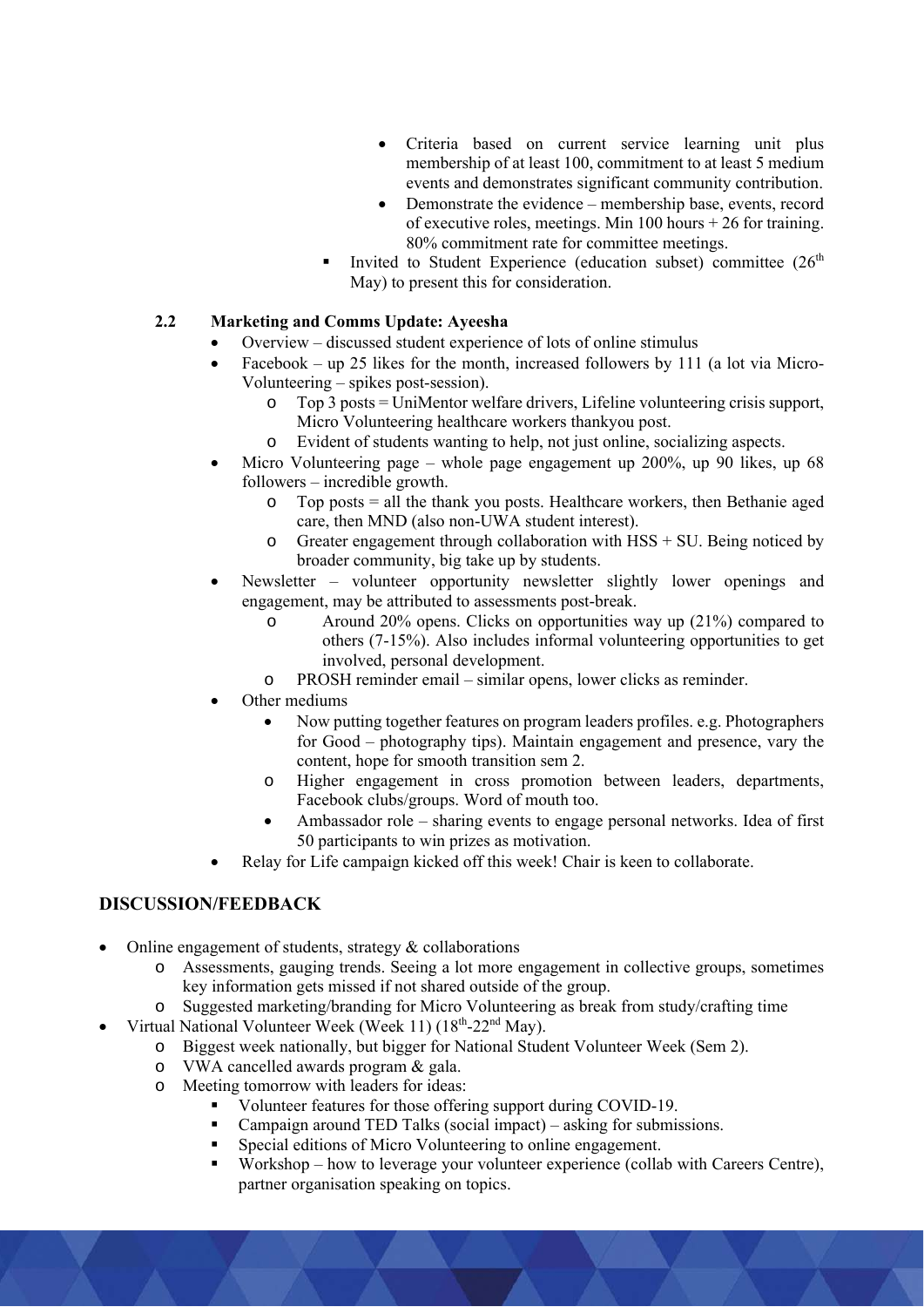- o PAC Virtual Social Impact fairs as a GV collaboration this week?
	- Vision: approached clubs for interest, different days/times small Micro Volunteering events with that club. Vin to contact GV when ready.

### **3.0 NEXT MEETING**

The next VACE Meeting will be held on Friday 15<sup>th</sup> May at 2pm. Please send apologies to Chair before Wednesday 13<sup>th</sup> May.

## **4.0 ACTION POINTS**

[Jenny] continue contact with micro-volunteering, gather feedback for next VACE.

Continue supporting GV leaders, redefining ambassador roles, gather input.

[Antonia] gather numbers, debrief notes and feedback from PROSH.

[Vin] contact GV & Chair when PAC is ready to start planning for virtual social impact fair.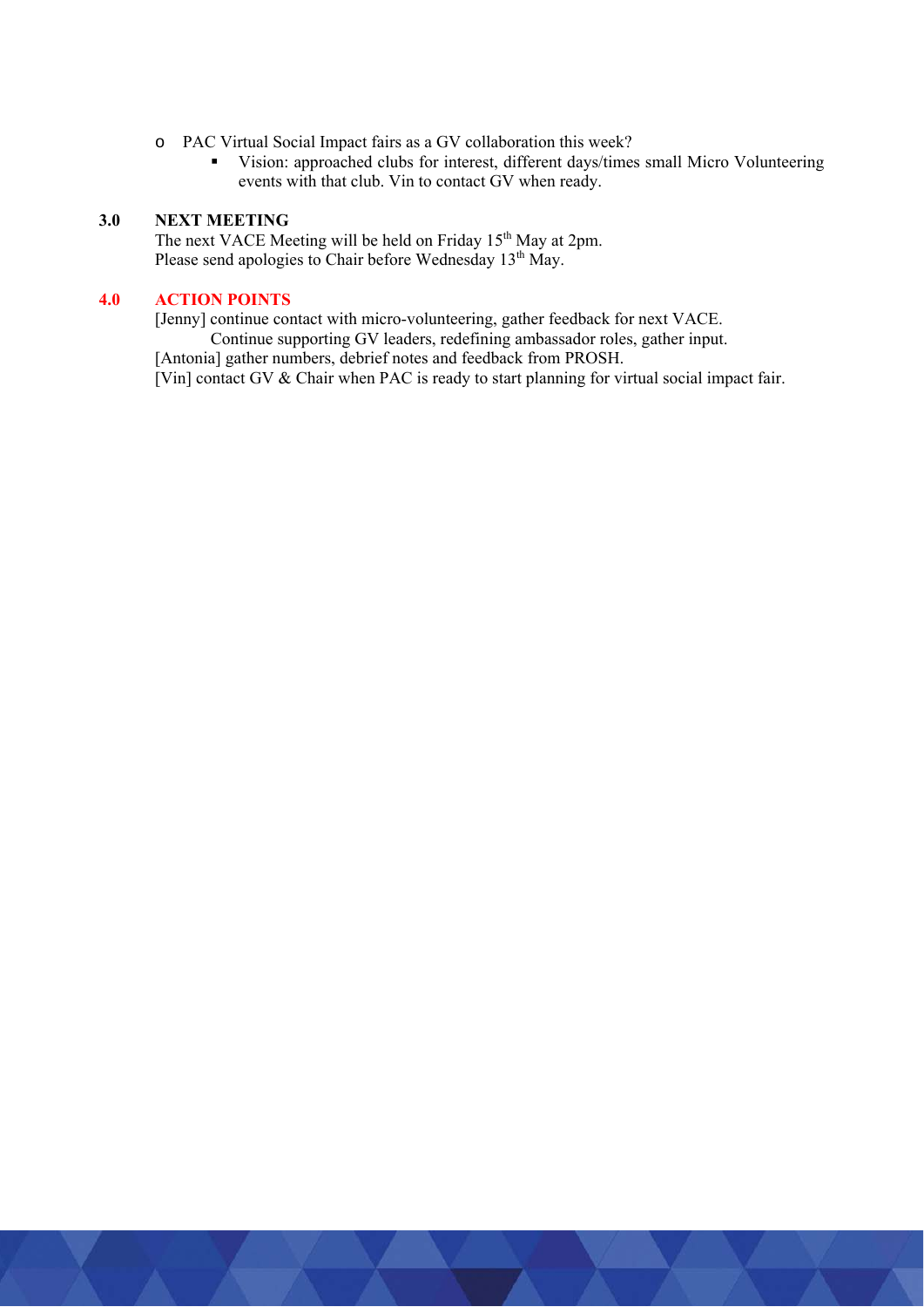

**Voting Members:** Bre Shanahan, Vin Kalim, Max Tran, Pauline Chiwawa, Jenny Chang **Non-voting/Co-opted Members:** N/A **Staff:** Antonia Taylor, Ayeesha Fredericksen, Jenny Ophel

# **1.0 WELCOME AND OPENING**

**Apologies:** Pauline Chiwawa

**Acknowledgement of Country:** The UWA Student Guild and Guild Volunteering recognise the Whadjuk Noongar people as the rightful and original owners of the land we are meeting on. The UWA Student Guild would like to acknowledge Indigenous leaders past present and emerging, and extend this to all First Nations people.

## **2.0 COMMITTEE BUSINESS**

## **2.1 Project Updates**

- Guild Volunteering's Top 3 Highlights Jenny
	- i. NVW Organising Committee 3 meetings to plan NVW!
	- ii. Virtual National Volunteer Week (Week 11)  $(18<sup>th</sup>-22<sup>nd</sup>$  May)
		- a. Monday 18th: National Volunteer Week: Micro Volunteering Special! in collaboration with Micro Volunteering UWA
		- b. Tuesday 19th: Online Q&A: Creating Local Impact During Covid-19 in collaboration with UWA Student Guild Public Affairs Council.
		- c. Wednesday 20th: Surprise wholesome content featuring UWA Guild Volunteering special mascot dog!
		- d. Thursday 21st: Workshop: Leveraging your Volunteering Experience in collaboration with UWA Careers and Employability
		- e. Friday 22nd: Social Impact Leadership Workshop in collaboration with UWA Student Guild Women's Department.
	- iii. Microvolunteering Card Making: Retail Workers  $(4<sup>th</sup>)$  & Students for Refugees collaboration (11<sup>th</sup>), NVW (18<sup>th</sup>) & Perth Homeless Support Group (PHSG) (25<sup>th</sup>)

# **2.2 GV Updates – Antonia**

- East Maddington Primary School mentoring project
	- $\circ$  New program & partnership mentoring support for CALD families and other families identified as vulnerable.
	- $\circ$  Support with school communication and home learning  $\rightarrow$  long-term program (3-6 month vol)
	- o Homework, communications from school, online access support
	- o Not entry level volunteer role, recruited mainly from Masters of Social Work, 14 mentors of post-grad background and/or lived experience, high caliber & experience
	- o Student leadership model of 4 coordinators with experience to co-create training & program  $\rightarrow$  enable future scale-up & impactful outcomes
- Volunteering WA (VWA) Update
	- o NVW huge amount of media, ABC radio feature, 'wave for appreciation'
	- o Over 3000 volunteers signed up to emergency response program
- GV program update
	- $\circ$  Planning phase for winter program students will be available & keen!
	- o Safe small group socially distanced opportunities (e.g. conservation), virtual volunteering, starting to reach out to partner organizations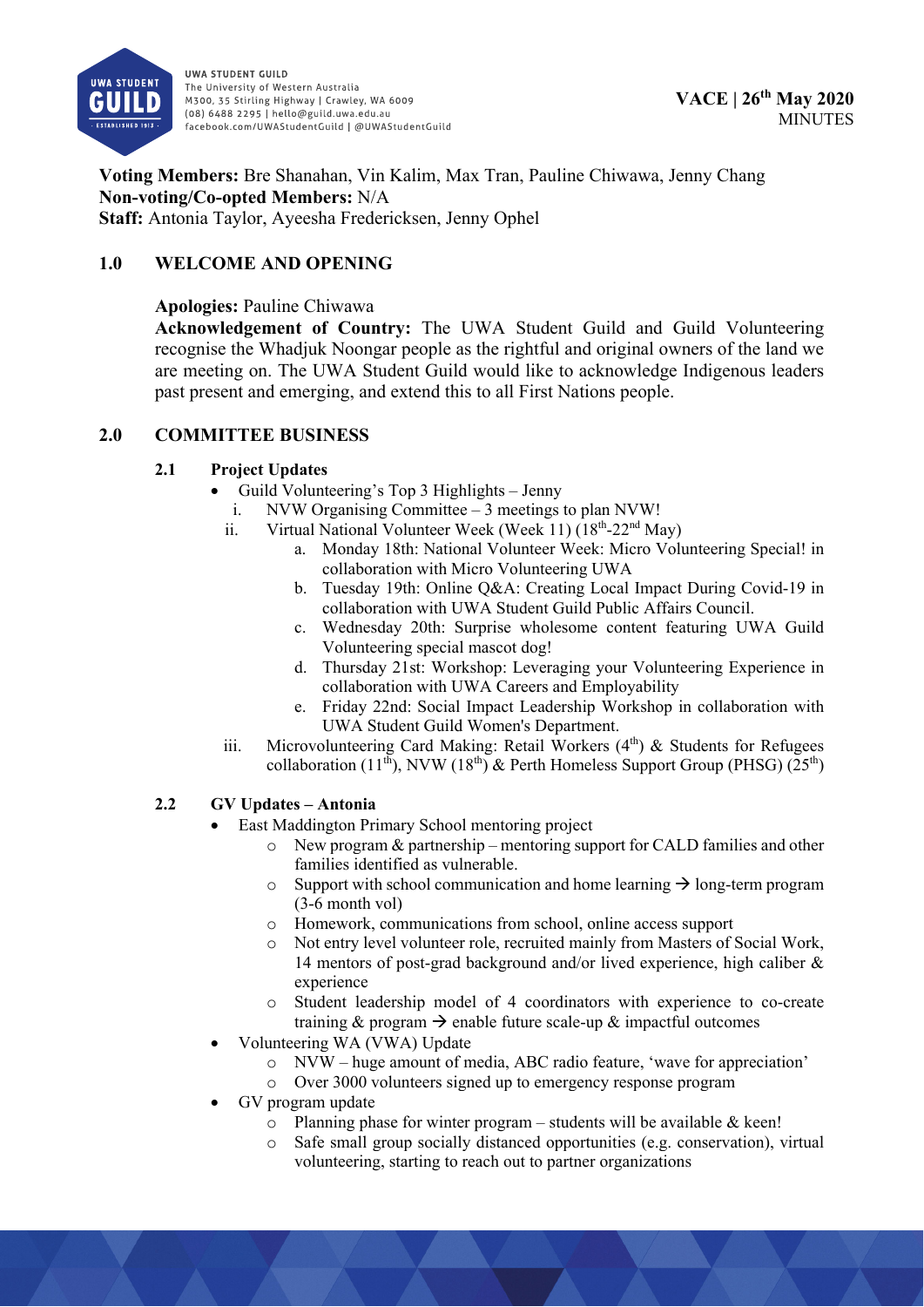$\circ$  Semester 2 – hoping to open the office again & operate as best as possible within UWA Guild safety guidelines.

### **2.3 Marketing and Comms Update**

- Student newsletters (2) NVW prior coverage had slightly lower relative engagement but higher clicks. Newsletter during NVW had slightly lower relative open rate and things to click on. Caitlin advised that NVW Guild Weekly had significant (20%) total clicks in Guild Newsletter.
- GV Facebook page significant jump in likes  $&$  followers (steady) that may be attributed to chocolate competition and students looking for opportunities. Significant number of posts on page, in events and in groups. Top performing posts were the initial NVW Video, followed by Fairtrade chocolate competition (without FB sponsorship), and Primary School virtual mentoring program specifically looking for Dari & Karen speakers with involvement from Ethnocultural Department and international student engagement.
- Microvolunteering also significant increase in likes  $\&$  followers, consistent posting throughout this month. 8 events, best performing reach, engagement & responses in NVW.
- Overall slight slump in comms across the board, during debrief yesterday discussed & realized that usual 'prime times' have changed due to COVID-19. Instead of focusing on 5pm, activity spikes at 10am and 10pm. Will adapt comms strategy for NSVW and going forward.

### **DISCUSSION/FEEDBACK**

### **NVW VACE Feedback**

- o What went well:
	- Online components, engagements despite this time of semester. More next sem!
	- **Comms** colourful graphics and video aspects of Facebook posts
	- Coming together  $\&$  sense of community, fully student-led, theme of individuals empowering themselves  $\&$  each other to make change, spirit of volunteering
	- Microvolunteering rainbow installation aesthetics, meaning, tangible messages
	- Variety, innovation, thinking outside the box, diversity and in vol areas, accessibility and easy to get involved.
- o Improvements:
	- More time for questions in Q&A, more interactive components, comms strategy

### **Winter volunteering: ideas & inputs of student preferences:**

- o Key focuses will be safety, social distancing, transport (own arrangements)
- o Conservation volunteering always interest in enviro portfolio, safety measures can be put in place, tree-planting with partner organizations
	- Coastal care volunteering: if marketing for wellbeing can collaborate with Enviro & Welfare Departments, as well as clubs, to engage students during break.
	- Strategy potentially connecting 2 students to each 'Friends of' conservation group – will potentially develop administration process for this
- o Partner organizations awaiting reply PHSG, Guild Garden, animal sanctuary farms
	- On My Feet looking for Walking Group volunteers (Tuesday 7 am, Northbridge) to partner up with those experiencing homelessness to provide fitness  $\&$ companionship. Regular volunteers.
	- Potential to brainstorm about building/volunteering with another walking group
- o Virtual ideas as well
	- Friends of Mosman Park request student-designed bird boxes, cards, potential reach out to school of architecture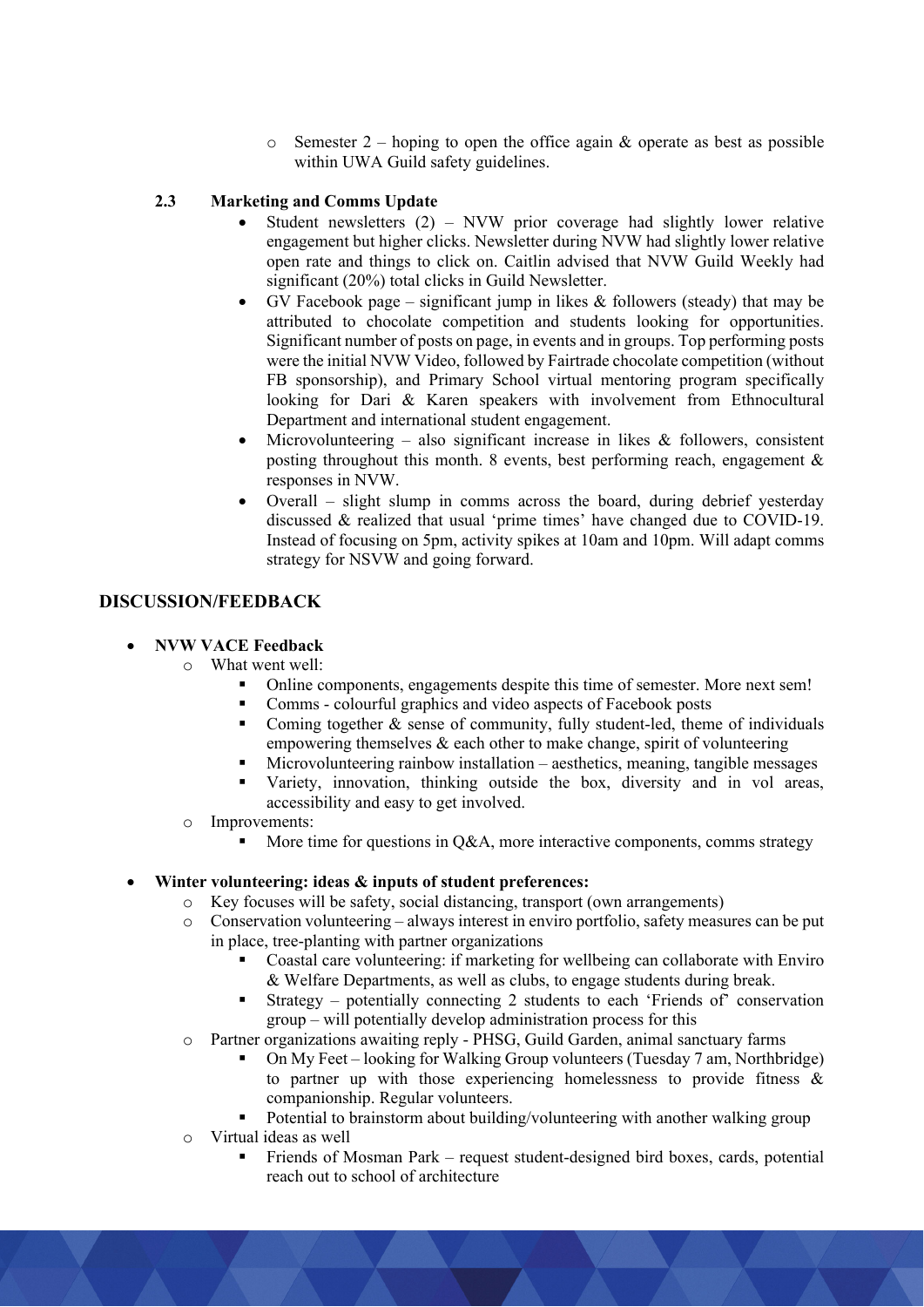Microvol messages of hope – tailor to specific organizations (e.g. Friends of Mosman Park, Relay) which could be used to collaborate with Social Media For Good partners. May need additional coordinators for virtual environment.

### **3.0 NEXT MEETING**

The next VACE Meeting will be held on Tuesday 23<sup>rd</sup> June at 10am. Please send apologies to Chair before Monday 22<sup>nd</sup> June.

### **4.0 ACTION POINTS**

- **Everyone if you have ideas for winter volunteering, additional feedback/ideas for NVW or National Student Volunteer Week (NSVW) please get in touch with Chair**
- **Jenny arrange meetings with departments to discuss winter & Sem 2 plans** 
	- o **Send April minutes confirmation to Chloe Keller.**
	- o **Arrange GV Leadership catch up or some form of social.**
	- o **Send out Semester 1 Feedback form to program coordinators.**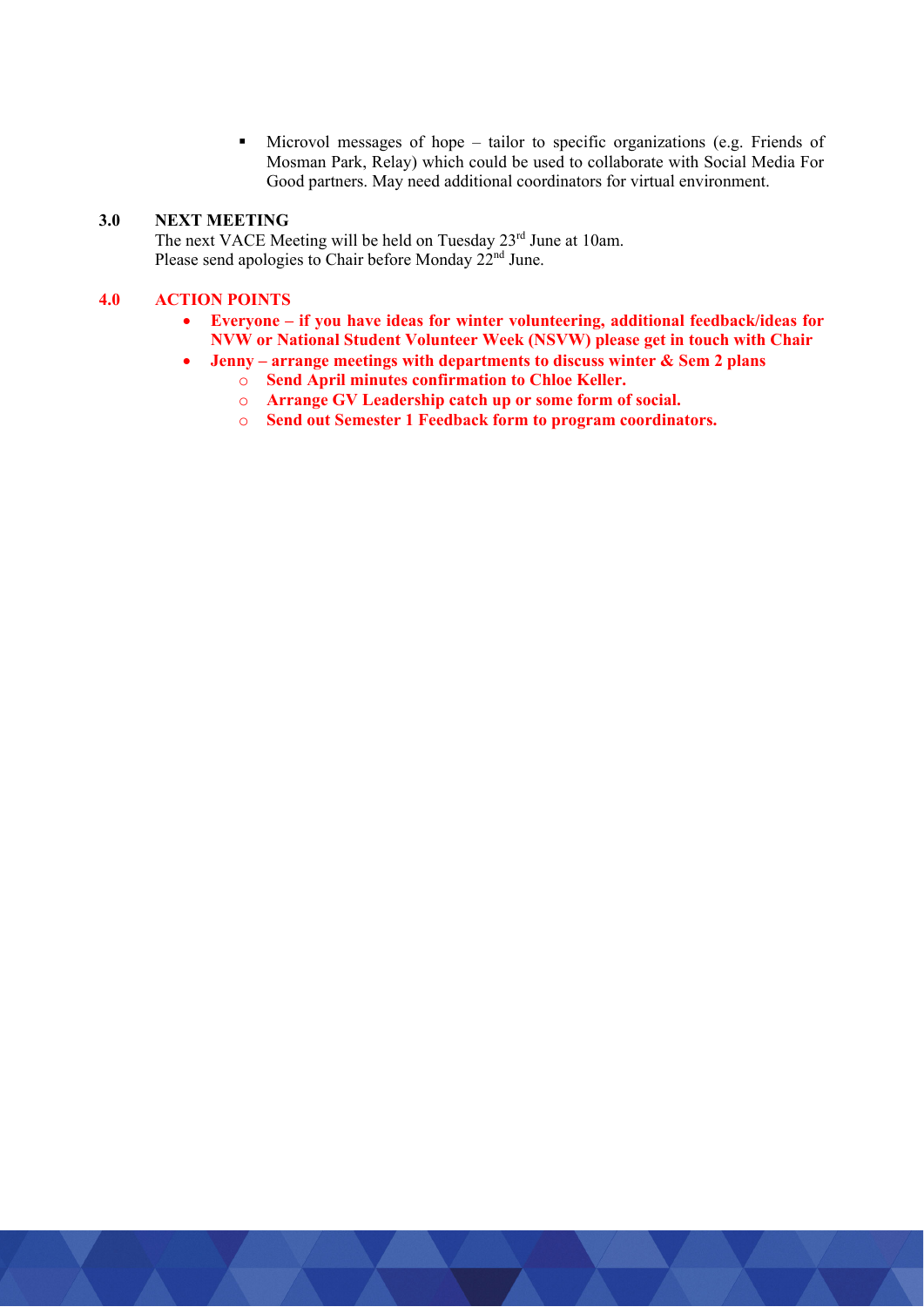

**Voting Members:** Bre Shanahan, Vin Kalim, Max Tran, Pauline Chiwawa, Jenny Chang, Amy Walsh, Jamie Dehouck **Non-voting/Co-opted Members:** N/A **Staff:** Antonia Taylor, Jenny Ophel

# **1.0 WELCOME AND OPENING**

## **Apologies:** Pauline Chiwawa

**Acknowledgement of Country:** The UWA Student Guild and Guild Volunteering recognise the Whadjuk Noongar people as the rightful and original owners of the land we are meeting on. The UWA Student Guild would like to acknowledge Indigenous leaders past present and emerging, and extend this to all First Nations people.

## **2.0 COMMITTEE BUSINESS**

## **2.1 Project Updates**

- Guild Volunteering's Top 3 Highlights Jenny
	- o Microvolunteering for Perth Homeless Support Group (25/5)
		- Created 60 cards to be included in PHSG care packages.
	- o The value of GV providing a UWA channel to inform students of important social justice observances.
		- Sorry Day (26/5), National Reconciliation Week (27/5-3/6), Mabo Day (3/6), National Refugee Week & World Refugee Day (14-20/6).
	- o Winter volunteering opportunities
		- Guild Gardens, Wirambi Landcare, PHSG

## **2.2 GV Updates – Antonia**

- o COVID-19 Safety Plan see attached
	- Will update as restriction ease. Verifying with non-profit organization and almost always matches.
- o Recruitment of Hub Officer Role
	- Will update as recruitment happens, hopefully in time for Sem 2.
- o Training for Inspiring Minds program completed
	- AKA East Maddington Primary School mentoring program
	- School matching up trained mentors with children all on refugee visa holders (Burmese, Karen speakers, Afghanistan Dari speakers, Tagalog) and Indigenous families as well
	- Start date meet & greet: Term 3 Week 1
	- Move to zoom/virtual sessions proceeding from there
- o Semester 2 leadership recruitment: Social Media for Good co-coordinator, Inter-Generation, Micro Volunteering (2 extra coordinators)
	- Bethanie now recommencing volunteering at aged care centres. Volunteers require flu vax according to government regulations. Need more volunteers to accommodate acquisition of 2 new centers.

## **2.3 Marketing and Comms Update**

- Newsletters: winter volunteering opportunities (24%) lower clicks as less opportunities given the times. Reached out to community partners (29%) with great returns (10+ emails back) with opportunities, updates, feedback.
- FB 13 new likes and more followers. Top post transcript recognition deadlines & spotlight on SMFG volunteer. Student features get great response. SERAG too.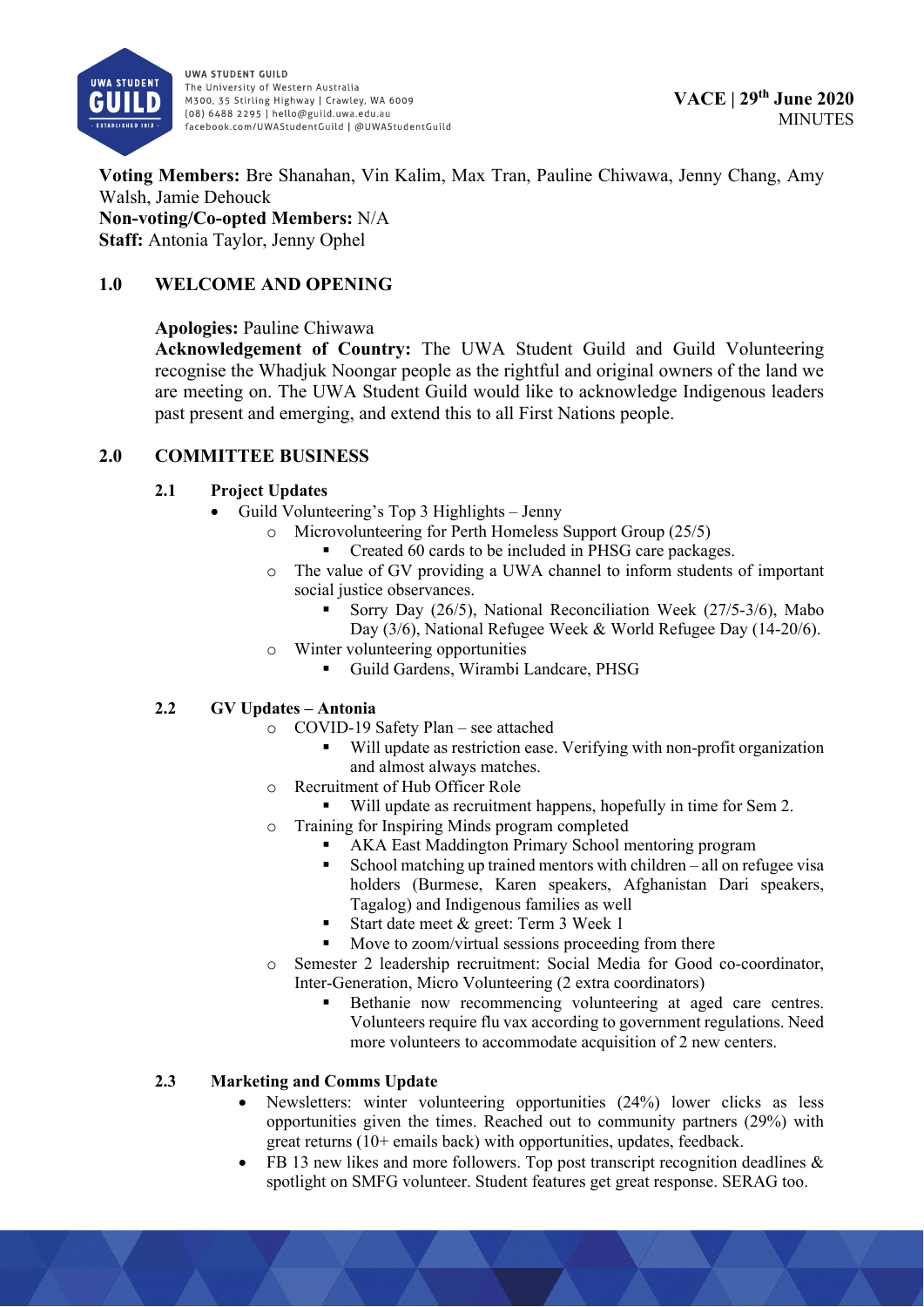### **DISCUSSION/FEEDBACK**

- **Semester 2 Engagement** 
	- o NSVW (Week 3) student-led theme week. Creating organizing committee again.
		- Looking for collaborations please get in touch!
		- Locked in inter-university activity (Murdoch, Curtin, ECU) August 15<sup>th</sup> beach conservation experience with Perth NRM. Potentially need to sort transport.
		- Key change: would like to move Awards night to November to account for Sem 1 inactivity and combine with thankyous. Categories include volunteer of the year, coordinator of the year, volunteer involving club of the year.
	- o Microvolunteering ideas for Semester 2 collaboration
		- Will facilitate an organized approach to collecting ideas for this as microvolunteering expands its team.
	- o Wellbeing volunteers project
		- Daniel as coordinator will organize a committee meeting. Put out drive for volunteer applications out with Welfare Department.
	- o Projects include:
		- Volunteering keywords package sheet. Will require compiling, timeline of preparation, launch in NSVW, consolidate with careers center, marketing/design.

## **3.0 NEXT MEETING**

The next VACE Meeting (July) will be held on Friday  $17<sup>th</sup>$  July at 10 am. Please send apologies to Chair before Monday 13<sup>th</sup> July.

### **4.0 ACTION POINTS**

[Chair] Review GV Leadership Team feedback form and set a date for meeting/social with the team. Attend GV planning day. Set up NSVW Organizing Committee if numbers are sufficient.

[Max] Check in with Wellbeing Volunteers project and see if Dan can arrange a working group meeting during the break to prepare for upcoming Semester 2 events.

[OCM's] Next meeting bring a brainstorm of key skills developed through volunteering, potential examples and how to articulate this.

[Vin] See if PAC collaboration for NSVW (Week 3) is possible and get back to Chair.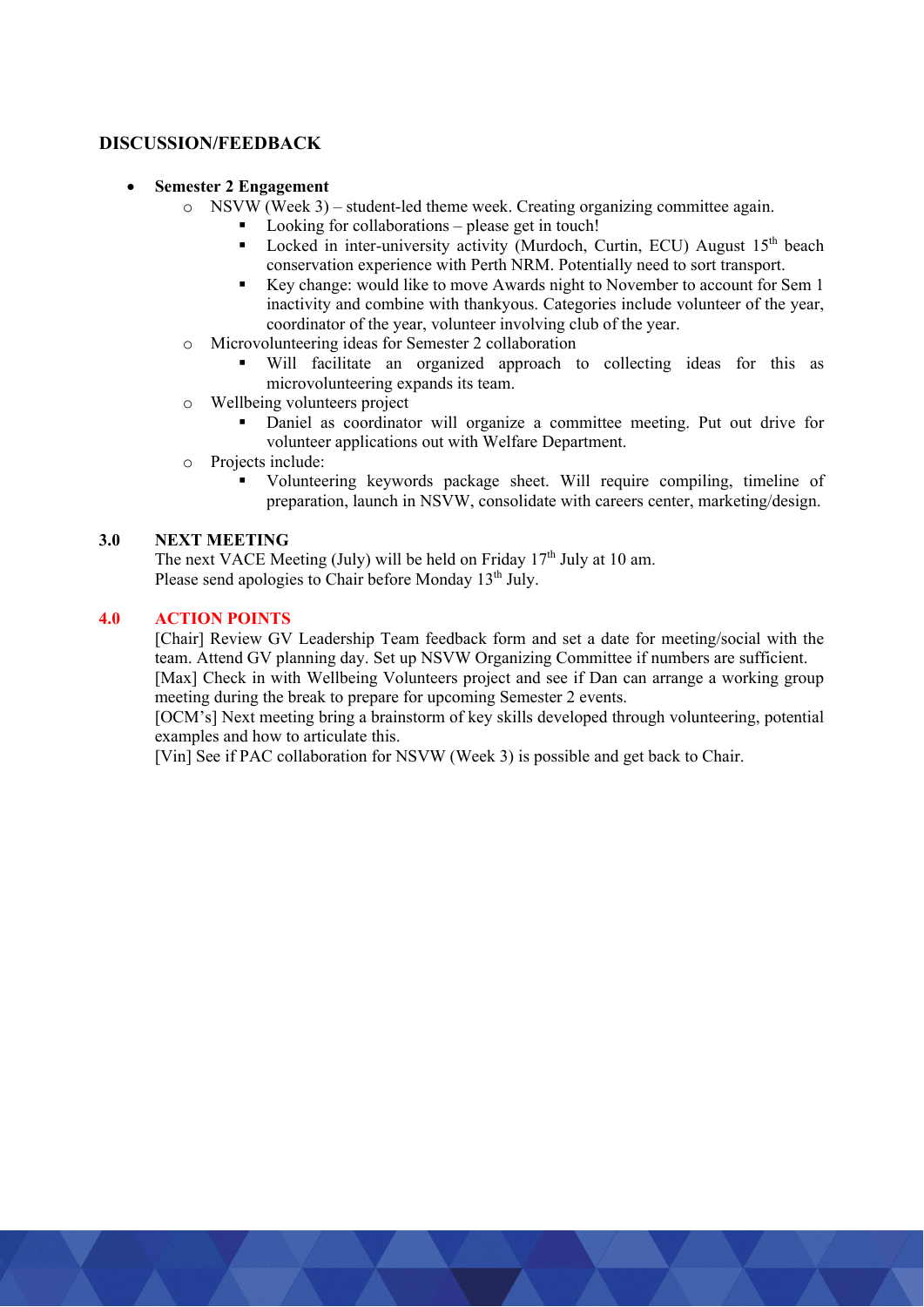

**Voting Members:** Bre Shanahan, Vin Kalim, Max Tran, Pauline Chiwawa, Jenny Chang, Amy Walsh, Jamie Dehouck **Non-voting/Co-opted Members:** N/A **Staff:** Antonia Taylor, Clare MacNish, Jenny Ophel

# **1.0 WELCOME AND OPENING**

**Apologies:** Pauline Chiwawa, Max Tran (absent)

**Acknowledgement of Country:** The UWA Student Guild and Guild Volunteering recognise the Whadjuk Noongar people as the rightful and original owners of the land we are meeting on. The UWA Student Guild would like to acknowledge Indigenous leaders past present and emerging, and extend this to all First Nations people.

# **2.0 COMMITTEE BUSINESS**

# **2.1 Project Updates**

- Guild Volunteering's Top 3 Highlights Jenny
	- o Congratulations to Amy, our new Social Media For Good (SMFG) program coordinator working alongside Jamie
	- o Winter volunteering opportunities are currently mostly focused on conservation volunteering utilizing COVID-19 safety plan
	- o Chair sent out a feedback form to GV Leadership Team to organize a social as well as recruited NSVW Organising Committee of 7 students for planning

# **2.2 GV Updates – Antonia**

**o** Welcome to our new GV Hub Officer Clare MacNish, who has a background in Community Engagement and Campaigning, mainly in local conservation. Volunteered set up own soup kitchen in local community and passionate about volunteering in refugee and migrant sector. Very excited to work with students on all these amazing programs.

o Currently at stage of interviews for Microvolunteering recruitment of Logistics & Marketing coordinators to assist in both in-person and virtual volunteering next semester.

## **2.3 Marketing and Comms Update**

No newsletter since last meeting but next newsletter scheduled for Friday 24th. Facebook has mailing been used to promote winter volunteer opportunities and has been effective in getting sign ups.

# **DISCUSSION/FEEDBACK**

- Intergeneration Program planning input
	- o Recruited new coordinator Monique and there is a lot of scope for this program.
	- o Discussed what are the barriers for students to aged-care volunteering?
		- COVID-19 restrictions.
		- Can be a stigma around volunteering in aged care sector need to communicate with students about the benefits and 2 way relationship.
		- Organising as a group activity. Less responsibility that having to commit to 1 individual. E.g. Bring students to host events e.g. Bingo, music.
		- Flu vaccine, police clearance and often a minimum of 6-month commitment.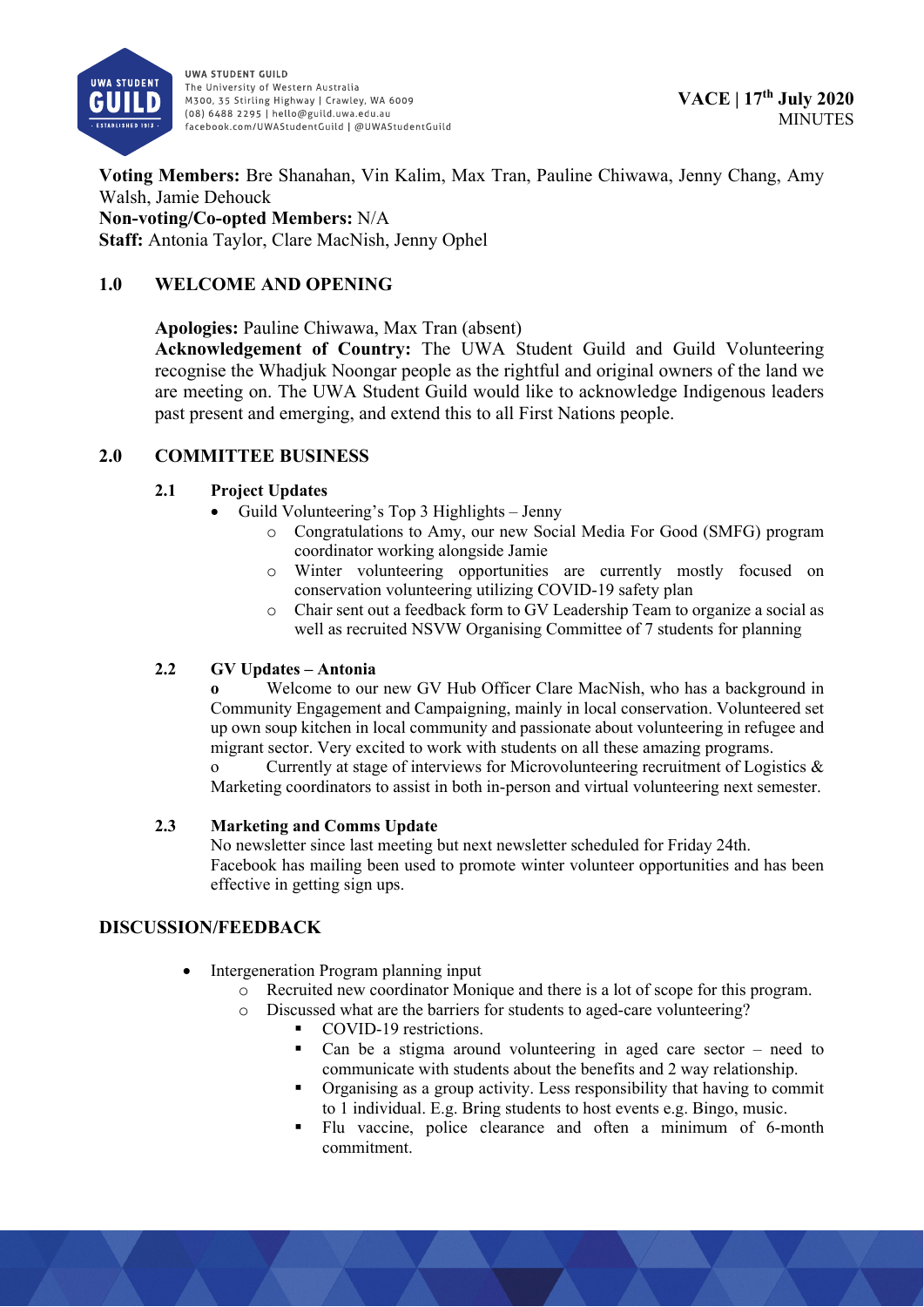- Encourage element that adds to students' education rather than takes away. What would benefit is a framework for reflection, being able to reflect on skills and what they got out of it.
- There can be a virtual aspect to the program e.g. penpal schemes (letter writing), virtual visits via Zoom, volunteer videos. Anything face to face will be in line with the policies of the partner organisations. Group based volunteering may not be an option in the current COVID-19 situation.
- OCM's project: VACE keywords project update Jamie & Amy
	- o Key words students can use for resume writing to demonstrate the skills and experience they have gained through their volunteering.
	- $\circ$  Hard skills relation to specific programs e.g. for SMfG IT literacy, marketing skills. For coordinators – project management, resource management etc.
	- o Soft Skills general and transferable skills.
	- o Personal traits what you innately have e.g. integrity, compassion.
	- o Mode of presentation ideas
		- Creating Facebook infographics, careers workshop, pamphlets for the GV office. Stories for frequent volunteers – promoting.
		- Facebook short video campaign. Visually drawn to the experience of volunteering.
		- GV app that connects students to volunteering.
		- End of year GV magazine, feature NVW, NSVW and end of year awards. Recognition of volunteering as a core part of campus life.
		- Develop reflections sheets.
	- National Student Volunteer Week (NSVW) Week 3 engagement
		- o Mix of online and in person.
			- o Upskilling leveraging volunteer experience workshop. Transfer to Linked in and job interviews.
			- o Upskilling transferring online volunteering to back to face to face. Interview series with virtual program coordinators.
			- o Compassion fatigue in volunteering. A lot of Guild departments have discussed burnout in general due to the changes in the last semester. Reinforce benefits of volunteering.
			- o Check in with organisations on how they are going now.
			- o Focus on excursions and develop communications around this and tie in the skills developed into the communications around this.
			- o Reach out to colleges on College Row help them to arrange some volunteer opportunities. E.g. Micro volunteering, beach clean up etc.
			- o Social media posts.- NSVW branding to be launched in next few days then Guild designers will tweak it individualise it.

### **3.0 NEXT MEETING**

The next VACE Meeting (August) will be held on Monday  $17<sup>th</sup>$  August at 12.30 pm. Please send apologies to Chair before Wednesday 12<sup>th</sup> August.

### **4.0 ACTION POINTS**

[ Chair ] to circulate NSVW planning document and OCM's keywords project link. Committee can feel free to add to these documents with any suggestions.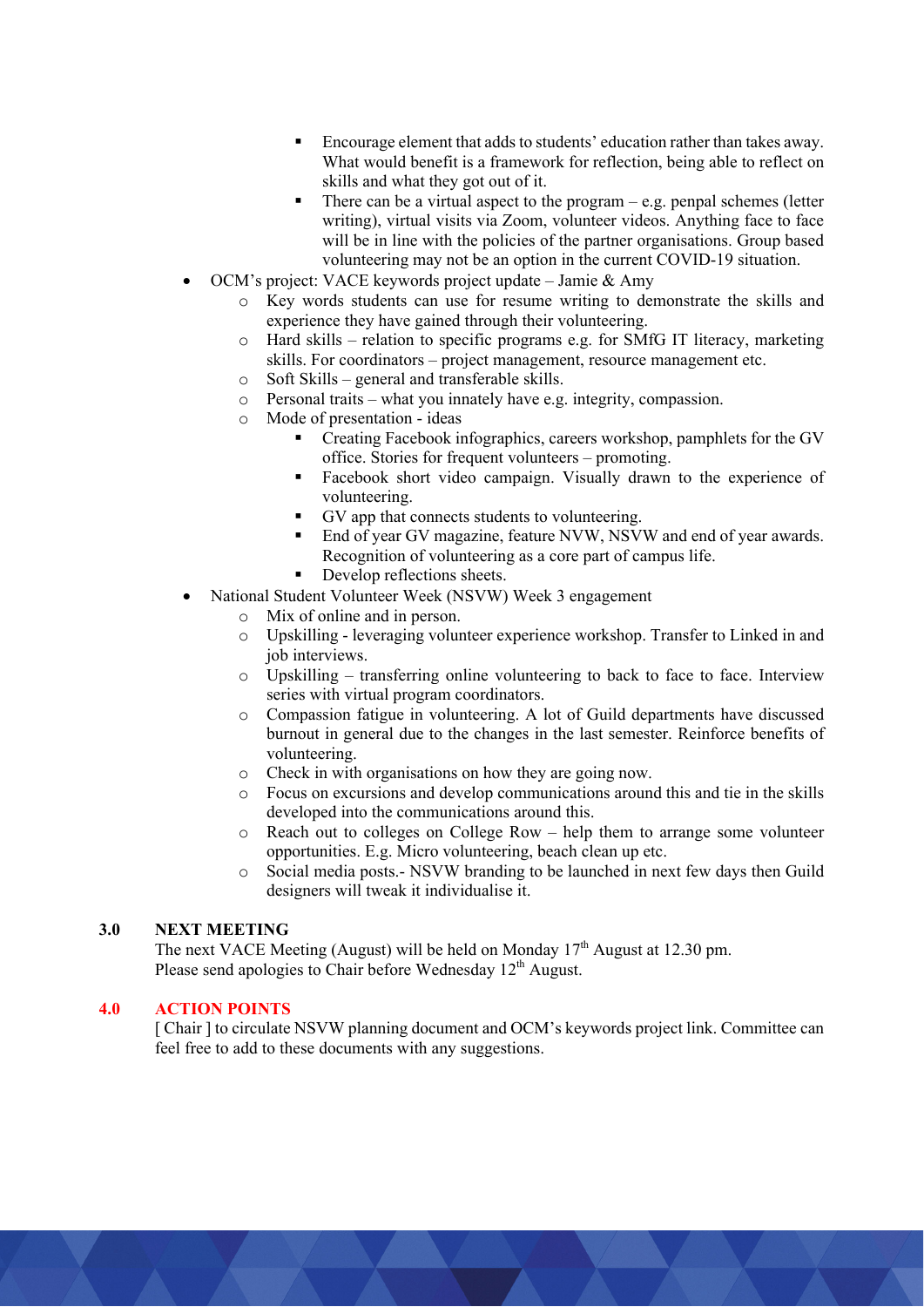

**Voting Members:** Bre Shanahan, Vin Kalim, Max Tran, Pauline Chiwawa, Jenny Chang, Amy Walsh, Jamie Dehouck **Non-voting/Co-opted Members:** N/A **Staff:** Antonia Taylor, Clare MacNish, Jenny Ophel

# **1.0 WELCOME AND OPENING**

## **Apologies:** N/A

**Invitees:** Geordie Heaperman

**Acknowledgement of Country:** The UWA Student Guild and Guild Volunteering recognise the Whadjuk Noongar people as the rightful and original owners of the land we are meeting on. The UWA Student Guild would like to acknowledge Indigenous leaders past present and emerging and extend this to all First Nations people.

# **2.0 COMMITTEE BUSINESS**

## **2.1 Project Updates**

Guild Volunteering's Top 3 Highlights – Jenny

- **National Student Volunteer Week 2020**: Collective Impact: Give.Grow.Connect.
	- o Social media features were popular as well as excursions
	- o AUSMAP microplastics survey update fun, educational, partnership was enthusiastic about surveying Matilda Bay as unchartered territory.
	- $\circ$  Ronald McDonald went well and booked out fast. Same with Friends of Mosman Park. Inter-Uni excursion to Leighton Beach with around 40 volunteers with Perth NRM (Natural Resource Management), educational. In line with degree-specific volunteering for both under/post-graduates.
- **NSVW Festival** Monday 10th August
- **Professionalism Workshop & Panel** Wednesday 12th August

## **2.2 GV Updates – Antonia & Clare**

**SPARK app** – UWA co-creating app with alumni with sessions this week. Informal volunteering for students to support older alumni with acts of kindness. Please get in touch with volunteering if available on Thursday or Friday.

**Foodbank on Friday** – using Guild Car for first time, can fit 8 people socially distanced.

## **2.3 Marketing and Comms Update**

**Super intense NSVW** – puppies did well, short videos features did well especially wellknown students. Photos and clicking through and statistics are all high this month. **Mailchimp** – NSVW email open rate 20% in line and click rate.

**Note** – organize a social media meeting/committee strategy session with student input.

## **DISCUSSION/FEEDBACK**

- **NSVW Feedback for next year** Jenny
	- o Microvolunteering festival was exciting, reached capacity, novelty. Feedback for more visibility via Oak Lawn if better weather next year and access.
	- o Atmosphere, energy, choice was good. Branding with cohesive colours was more resonant, attention to detail especially in marketing. General theme and colours.
	- o Guild Volunteers asking people to get involved at the Festival was engaging.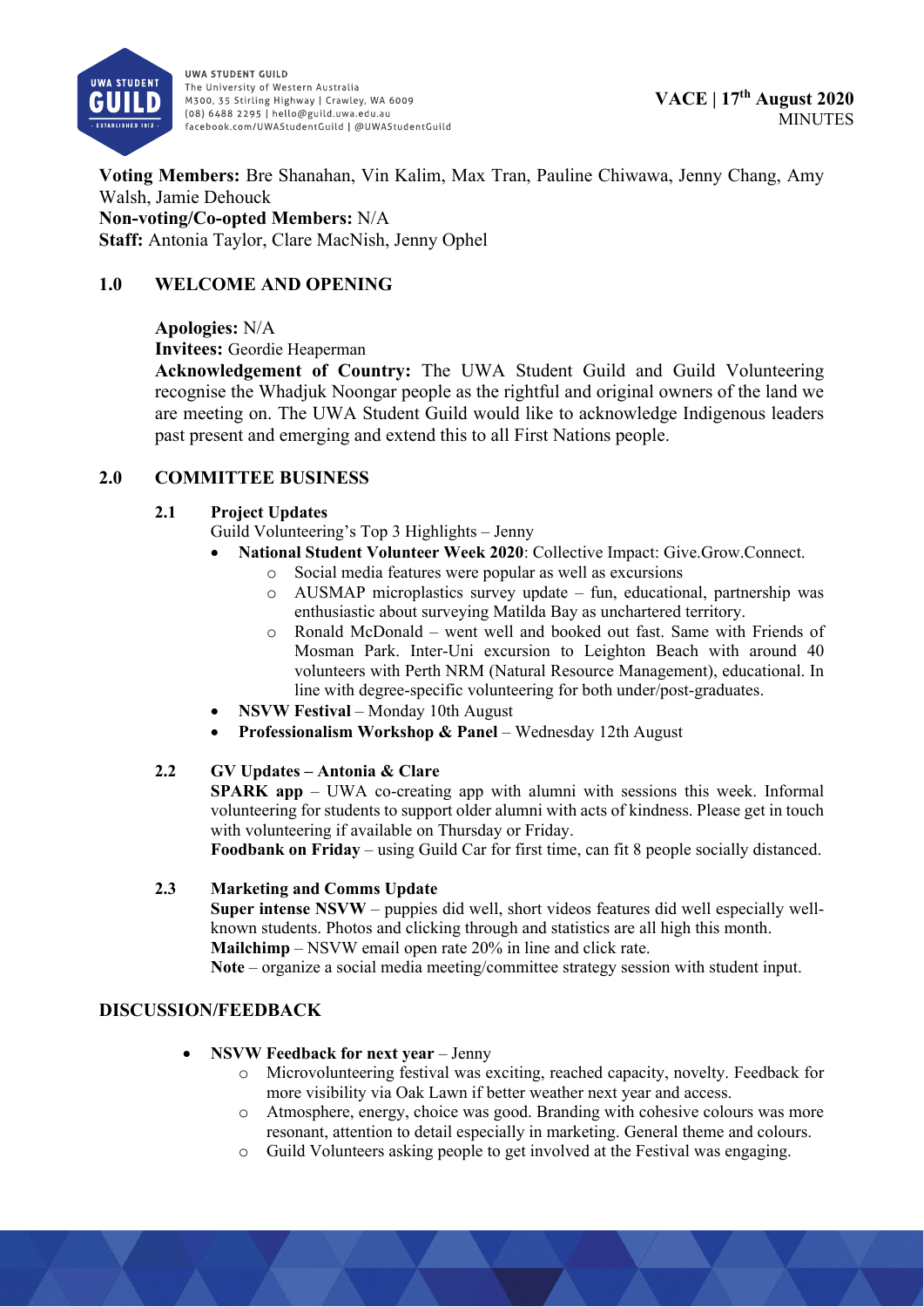- o Vin suggested getting theme weeks up earlier to save the date, helps with traction. Antonia said this was a potential outlet if new spots pop up for excursions.
- o Claire suggested next time to hand out flyers in earlier events of the week e.g. flyers for professionalism event during Festival.
- **McCusker Internship Project Structure** Geordie
	- o Skills-based volunteering project match to students' study areas. Categorising partner organizations for skills development, noticed that there is a lot of overlap between current classifications: health, enviro, education (edu), community, legal/advocacy, technology (including engineering).
	- o Interested to know feedback for category such as business volunteering for commerce students could encapsulate technology as well as social media marketing and community.
	- o Structure for categories by skills or areas. Name for 'technology' category that captures IT, data analysis, engineering. Jenny Ophel suggested 'technical'. Community is quite broad and roles that span other area – Jamie suggested this might be confusing or overwhelming for students.
	- o Bre mentioned that UWA is taking on micro-badging project for transcript skills.
	- $\circ$  Antonia highlights that outcome will be 6 types of physical handouts and online modes.
	- o Therefore could maybe highlight 'enviro's' science and conservation skills. Education with teaching skills. Community with sociology etc. Also, Geordie looked into politics and international relations that may come under advocacy or legal skills. Bre suggested community could be outreach or human services. Max suggested its people-oriented focus could relate to soft skills and entry-level volunteering, seconded by Antonia and Jenny.
	- o Geordie suggested takeaway is to frame around skills rather than broad areas of interest for student benefit. Bre suggested disclaimer that these iare not occupational but more about skills development.
	- o Max suggests environment/site of volunteering could be helpful for expectations. Options could be either broad enough to not mislead, or specific. Antonia highlights that these are more of leads for students to start with. Jenny suggested environment category could include 'natural sciences and conservation skills' following faculty classification.
	- $\circ$  Question is do we zero in on skills or categories? Bre suggested categories may be easier. Online database will have crossovers, hardcopies will be static. Jenny suggest flyers could refer to other flyers as well.
	- o Breakthrough: Bre suggested badging the skills under interest areas, Antonia and everyone is keen for icons representing that, such as for social media marketing spans across everything. Brainstormed this. Bre brought up Deakin Credentials as a guide and circulated to committee.
	- o Badges consensus: Analysis, admin, citizenship, practical, marketing.
	- o Antonia asked for advice for faculty engagement Bre suggested student experience offices and staff. Or email Joshua Hayes for contacts. Hoping for deadline October 30<sup>th</sup> when internship ends.

### **3.0 NEXT MEETING**

The next VACE Meeting (September) will be held on Friday 11<sup>th</sup> September at 2pm. Please send apologies to Chair before Wednesday 9<sup>th</sup> September.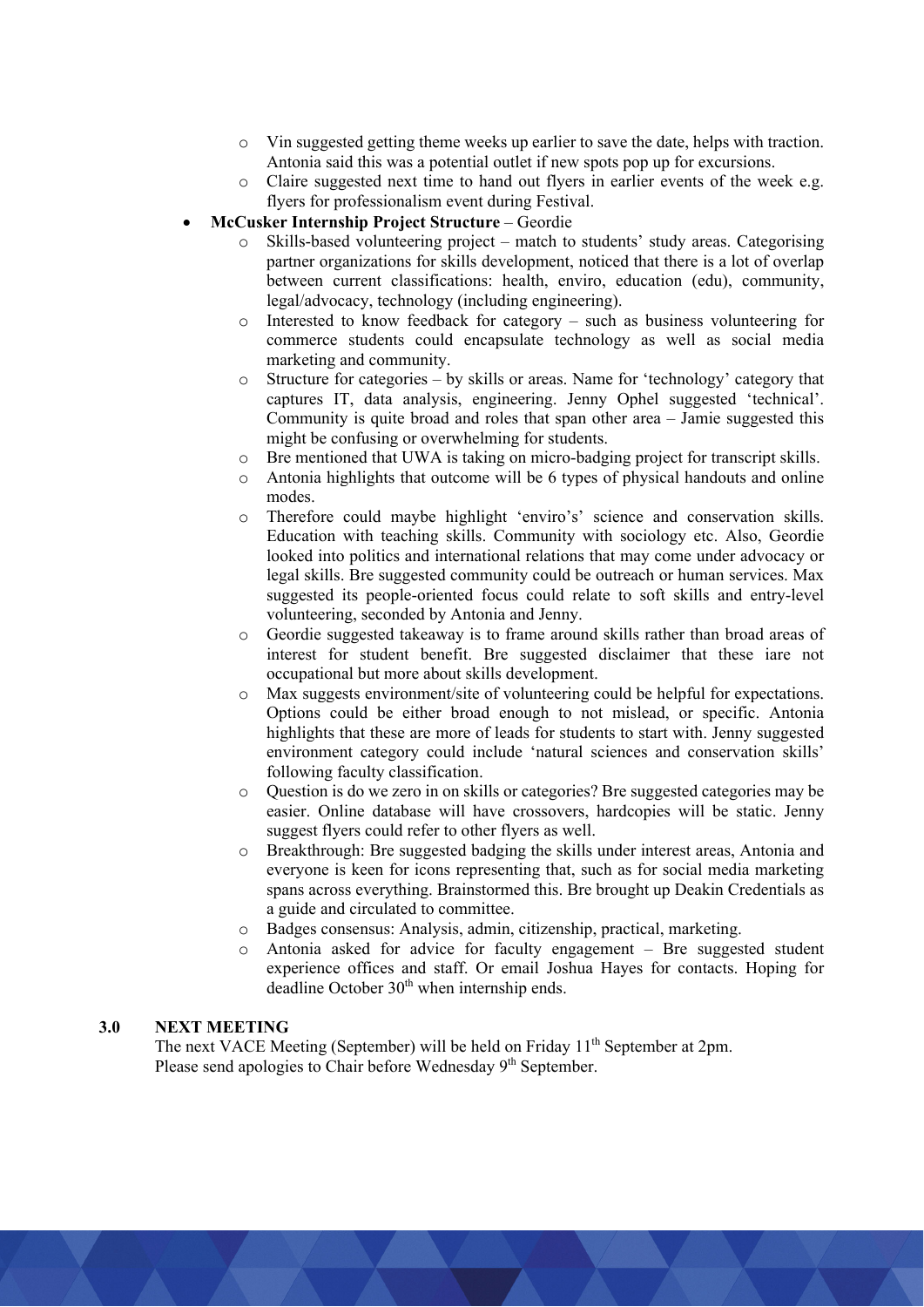

**Voting Members:** Bre Shanahan, Vin Kalim, Max Tran, Pauline Chiwawa, Jenny Chang, Amy Walsh, Jamie Dehouck **Non-voting/Co-opted Members:** N/A **Staff:** Antonia Taylor, Clare MacNish, Jenny Ophel

# **1.0 WELCOME AND OPENING**

**Apologies:** Bre Shanahan, Jenny Ophel.

**Absent:** Vin Kalim, Pauline Chiwawa, Max Tran.

**Acknowledgement of Country:** The UWA Student Guild and Guild Volunteering recognise the Whadjuk Noongar people as the rightful and original owners of the land we are meeting on. The UWA Student Guild would like to acknowledge Indigenous leaders past present and emerging and extend this to all First Nations people.

## **2.0 COMMITTEE BUSINESS**

### **2.1 Project Updates**

Guild Volunteering's Top 3 Highlights – Jenny

- **GV Strategy Meetings**
	- o **Social Media for GV** next steps to action this. More definition of volunteering areas could be achieved on posts with banners and can match internship project. Instagram is a key strategy for engaging more domestic students via consistent posting for exposure, more active social media relationships with other entities. Information channel with cross-posting but be mindful of visual appeal; Clare can start to build on this as base.
	- o Amy highlighted style of post, tone, layout of content to engage students & recommends posting around 3pm and 6pm. Action for OCMs to critique GV posts ready for next meeting. Antonia suggested regular monthly GV meeting about this set up by Clare.
	- o **Marr Danju Week**  held a cultural competency briefing with microvolunteering team, plan to meet with WASAC Chair to see how we can make transcript recognition more accessible for First Nations students.
	- o **Convocation Story Content** suggested Elliott to ask Relay Chair Medaavi.
- **Social Media For Good Workshop**  Jamie
	- o Lab coming up, plan to run more weekly to touch on upskilling volunteers.
- **Excursions are back** Clare
	- o Clare to start leading Perth Homeless Support Group Wednesday excursions.

## **2.2 GV Updates – Antonia & Clare**

Starting PROSH 2021 Director recruitment after Guild elections, in planning phase. Lots of planning for Thankyou & Awards Night, GV Leaders Retreat, Inspiring Minds mentors on-campus tour – all coming up in late November/early December.

- o As future intern Jamie can lead planning events such as GV Leaders Retreat.
- o Currently in process of locking in dates and will action by planning.

Amy suggested looking into community farms that may need volunteer helpers.

### **2.3 Marketing and Comms Update**

Spring newsletter had similar open rate at 23% which is pretty good, overall FB standing slightly down after NSVW and puppies. Few posts had high reach due to sharing. More post-event content has improved e.g. Foodbank, NRM photos, Tiny Tots – high click rates. Amy suggested volunteers can tag each other in the comments, Clare email out post links.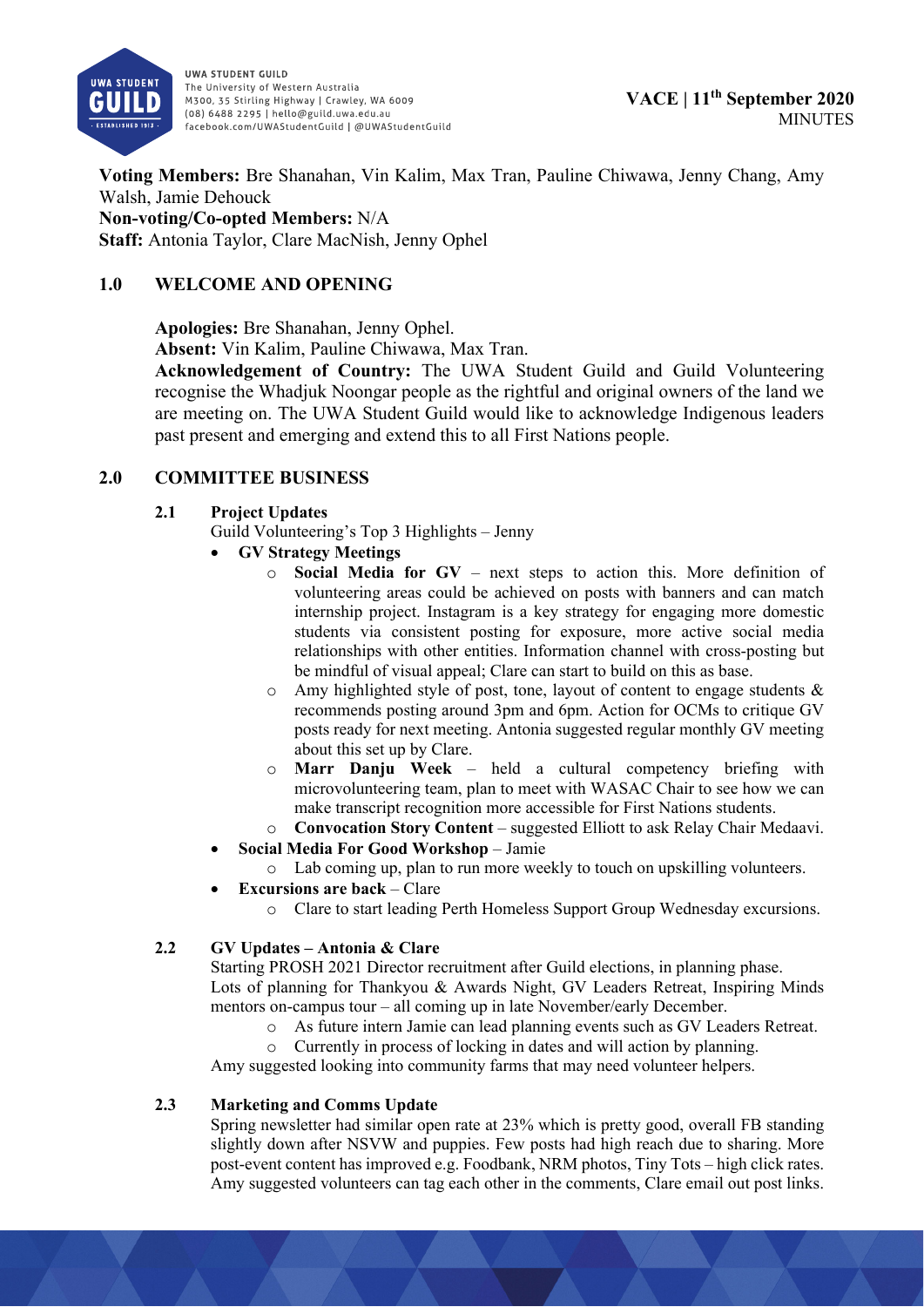### **DISCUSSION/FEEDBACK**

- **Microvolunteering collaboration guidelines**  Jenny
	- o Will be outlining at next SOC meeting, with collaborative parties to ensure wellbeing of volunteers and professional boundaries going forward.
- **McCusker Internship Project Update** Antonia
	- o Skills areas could be split into applicable and those to be developed through volunteering. Originally was going to include list of organizations as leads for research. Realized that skills vary & depend on individual opportunities and so decided to develop generic flyer about communicating skills with list on the back.
	- o Developed another draft flyer on what skills-based volunteering is, with list of organizations, steps to take to get involved, info on transcript recognition.
- **24 Days of Giving Project** Jamie
	- o Currently brainstorming ideas for this seasonal campaign spotlighting different areas of the non-profit sphere, will progress to planning the calendar. Research is implied in this process looking into fundraising, ethics, strategy.
	- $\circ$  Antonia & Jenny suggested focusing on local impact & initatives. Can ask Hnin Ee to get in touch with organization in Burma where she is based as a volunteer.

#### **3.0 NEXT MEETING**

The next VACE Meeting (October) will be held on Friday  $16<sup>th</sup>$  October at 1pm. Please send apologies to Chair before Tuesday 13<sup>th</sup> October.

### **4.0 ACTION ITEMS:**

OCMs to critique GV posts with short report ready for next meeting.

Clare to chair next monthly GV Social Media Strategy meeting with actionable outcomes, as well as consult with Caitlin about Instagram and tone/branding with invitation.

VACE Chair to meet with WASAC Chair to discuss how we can make volunteering and transcript recognition more accessible for First Nations students.

Antonia to send VACE Chair second draft of internship project before next meeting.

Jamie to ask Hnin to look into Burmese non-profits to spotlight for 24 Days of Giving project.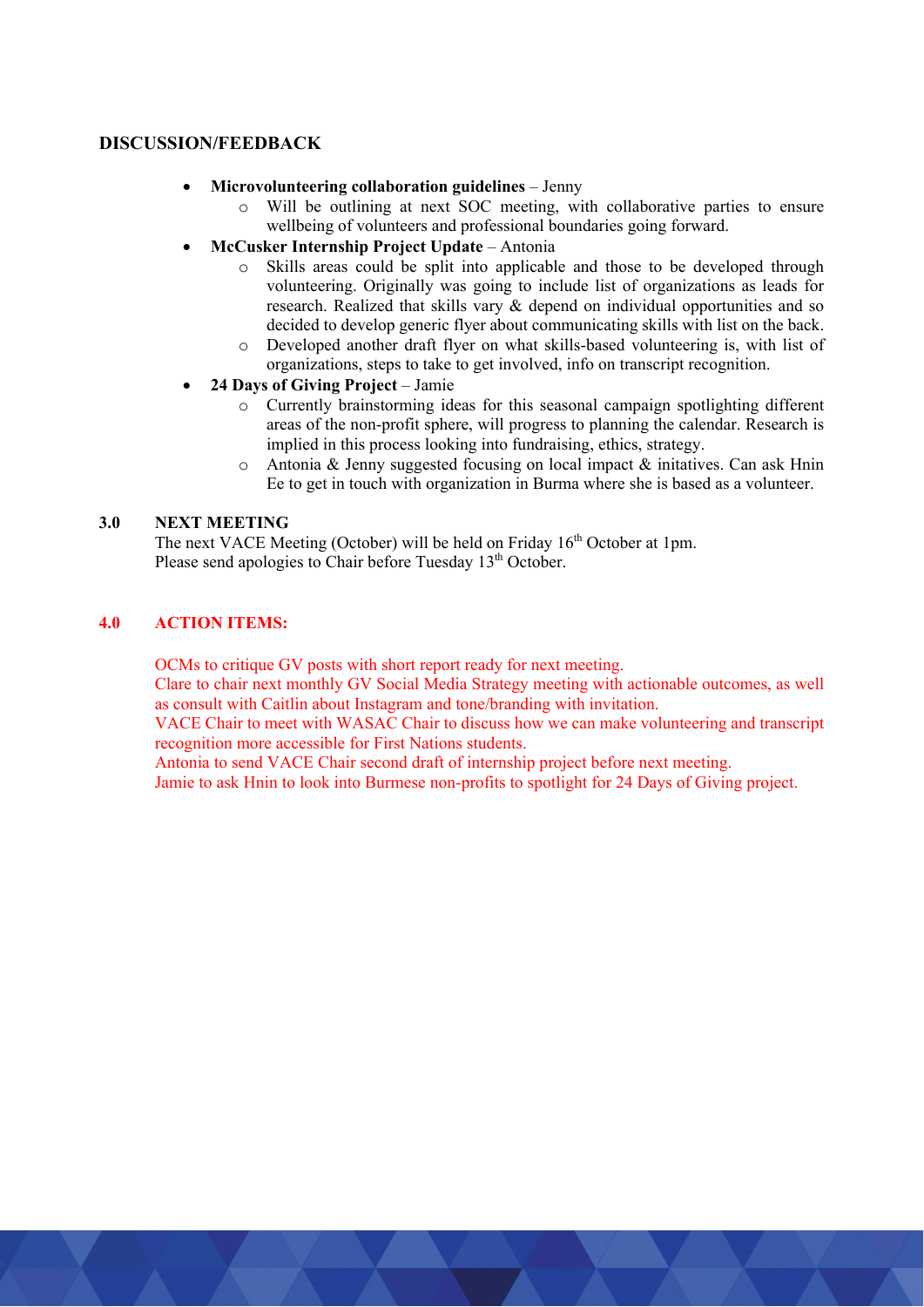

**Voting Members:** Bre Shanahan, Vin Kalim, Max Tran, Pauline Chiwawa, Jenny Chang, Amy Walsh, Jamie Dehouck **Non-voting/Co-opted Members:** N/A **Staff:** Antonia Taylor, Clare MacNish, Jenny Ophel

## **1.0 WELCOME AND OPENING**

**Apologies:** Jamie Dehouck, Vin Kalim, Bre Shanahan **Invitees:** Marcus Lim, Medaavi Gopaul **Absent:** Pauline Chiwawa

**Acknowledgement of Country:** The UWA Student Guild and Guild Volunteering recognise the Whadjuk Noongar people as the rightful and original owners of the land we are meeting on. The UWA Student Guild would like to acknowledge Indigenous leaders past present and emerging and extend this to all First Nations people.

### **2.0 COMMITTEE BUSINESS**

#### **2.1 Project Updates**

Guild Volunteering's Top 3 Highlights

#### **Intergeneration Project Progress – Antonia**

Started visits at Bethanie again, led by volunteer program coordinator Monique. Team of 6 students all ready to go, proceeding in format of storytelling project in connection to residents, including multimedia videos, gathering stories and recordings, family recipes, potentially putting together video for families at Christmas or books. Will be an ongoing program over summer.

 **Guild Ball MicroVolunteering, Event & Wellbeing Volunteers – Marcus & Max**  Guild ball ran smoothly in coordination between GV & Ball Committee. Minor miscommunication suggested clearer definition of volunteer and subcommittee roles for next year's event and collaboration.

Microvolunteering (Marcus) worked with Guild events to help with logistics and popup crafternoons sessions. Challenges included busy period of semester and low (5) no. student engagement. Organisation went smoothly with quick turnaround for decorations. Event set up went quite smoothly with 15 students, provided lunch. Wellbeing volunteers (Max) – big credits to Dan Roden  $\&$  Antonia as part of revival this semester, covered big events including EMAS, Guild Ball, Relay for Life UWA. Positive comments on professionalism, low-barrier approachability, comfortable. Update that Dan is keen to carry on alongside new co-coordinator next semester.

#### **Relay for Life UWA - Medaavi**

This year had 720 participants, to date at \$111000 fundraised and counting as fundraising closes 23/11. One of biggest Relay's UWA has seen, definitely the only Relay that happened during COVID. Initial resistance in team sign ups but totaled to 52, one of biggest numbers in recent years, including Curtin & Notre Dame teams. No major hiccups logistically, Wellbeing volunteer collab went well. Congratulations to Relay Chair in an amazing start to finish, fostering of community. Testament of leadership in the fact that Relay committee members are keen to continue for next year.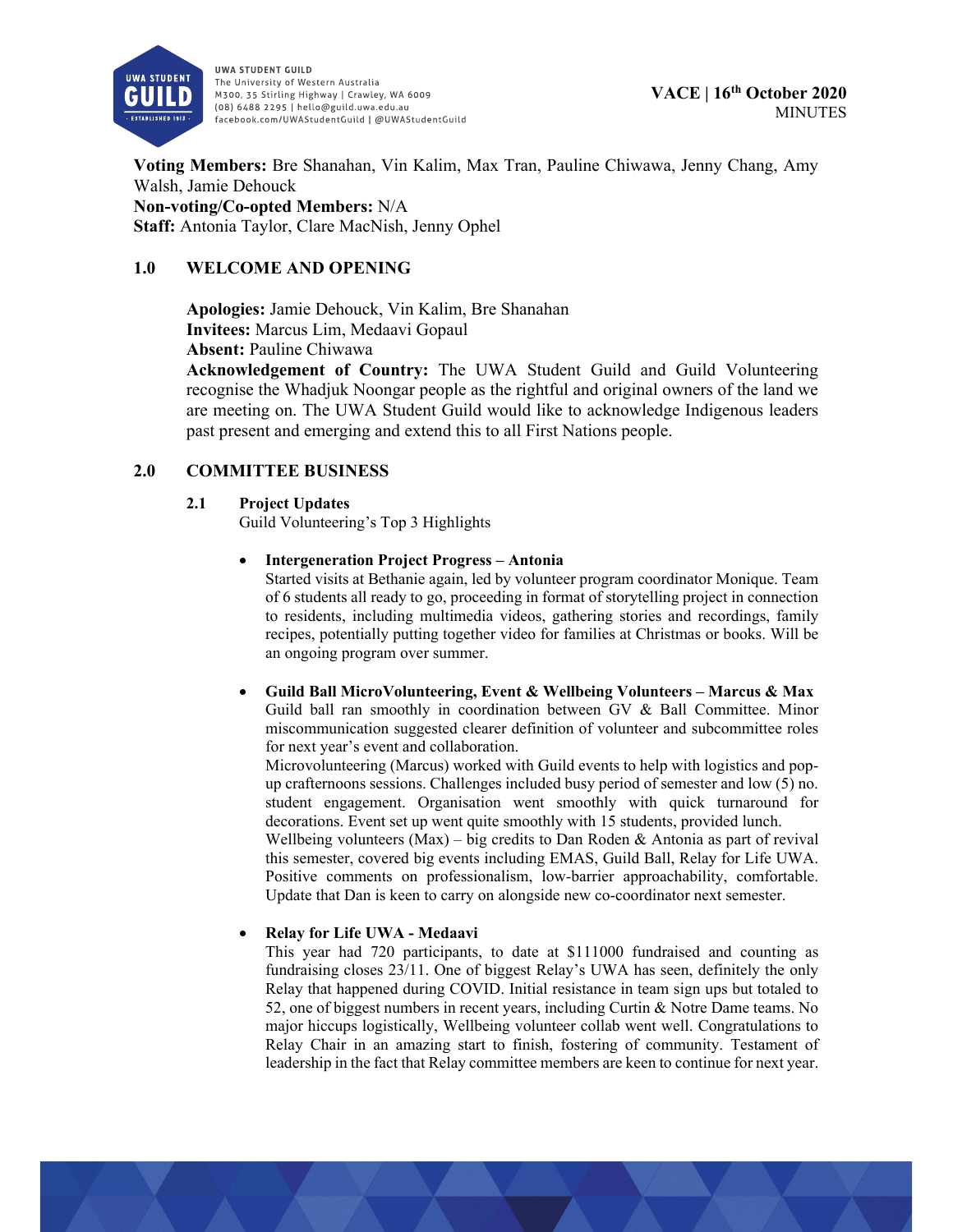### **2.2 GV Updates – Antonia & Clare**

Key announcements:

- 2020 Volunteering award nominations now open until 1st November.
	- o 4 categories: student volunteer of the year, volunteer-involving club/society/organization of the year, volunteering coordinator of the year, as well as a new volunteer innovation award, in response to COVID.
	- o VACE committee to please share and nominate relevant parties.
	- o Launched through newsletter, coming out through Guild Weekly on Sunday. Nominations close 1/11.
- GV leadership positions now open and advertised.
	- o VACE Chair, GV ambassadors, program coordiantors.
	- o PDF of each position will be sent out with the minutes.
- Save the date: GV Awards Night Thursday 19th November, 4-8pm. Venue will be announced when confirmed.

### **2.3 Marketing and Comms Update**

GV Instagram Revival – Clare & Amy

Welcome back video for Instagram did well, starring volunteer mascot Maui. A week since relaunch, resulting in 1020 followers, over 147 profile views within that time. Using stories tool across social media has reached new section of people, such as Instagram highlights with thanks to Jamie & Maui. Great management and uptake. VACE committee to please support, follow, share.

- 3 newsletters sent since last meeting, similar open rates except the release of awards nomination newsletter.
- Best Facebook posts were callouts for PROSH directors and AWESOME Arts Festival, helped by sharing by Guild & Micro-Volunteering pages & PROSH pages. Working on strategy for sharing not just callouts (applications, excursions) but also outcomes-based – using networks to further put these out there.
- Monthly social media meetings chaired by Clare have been productive, discussing goals for the future, currently working on strategy and structured plan of content creation going forward and to minimize stress.

### **DISCUSSION/FEEDBACK**

### **McCusker Internship Project Update – Antonia**

- o Review of design. Elements include how GV supports students to leverage the skills they develop through volunteering – printed resource flyer and virtual version. Icons that Geordie & Xander have created distill specific takeaways. Careers & Employability Centre have supported this initative. Useful for interviews, resumes, cover letters.
- o Another element is on skill-based volunteering, capturing broad categories of enviro, community, legal & advocacy, education, technical. Listing of organisations to assist students in stepping into volunteering. Reverse side of steps and key GV messages reinforce proactive student engagement.
- o Final design on Tuesday. Will roll out through Open Days in Nov-Dec to facilitate one-on-one referrals, meetings, discuss summer volunteering. Feedback suggested that the table could have bold organization names for readability and emphasis. Maybe left alignment. Aesthetic appeal alongside great content. Big congrats to Geordie.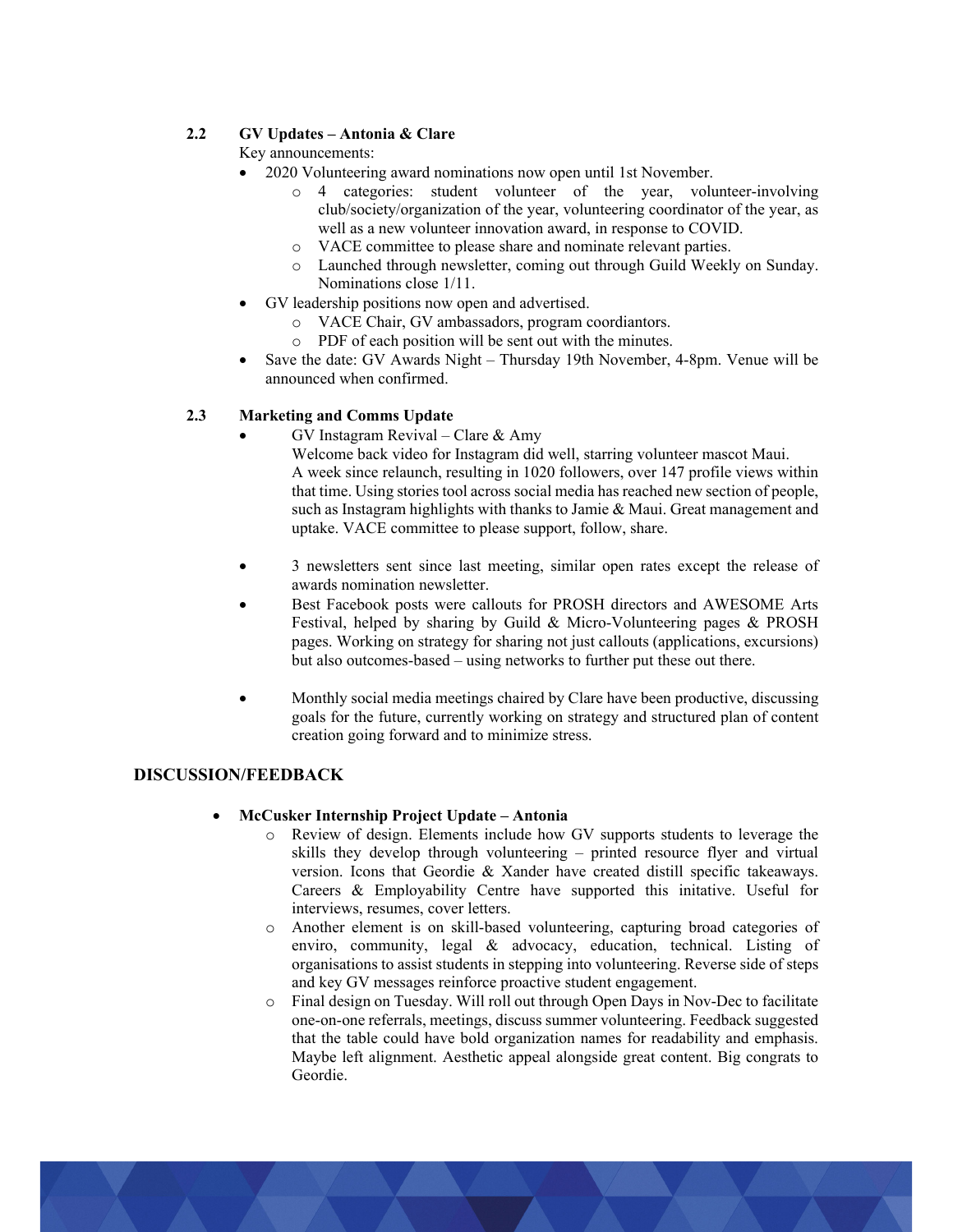#### **24 Days of Giving – Summer Volunteering Campaign Update**

- o Based on 'advent calendar' theme of volunteering.
	- Progress update locking in key organisations/events/excursions/acts of kindness. E.g. Dog Refuge, UniCare Christmas cards/gingerbread, PHSG, St Barts. Includes social media campaign working with Caitlin & Xander, e.g. GIFS.
- o Discussed social impact club collaborations, fundraising (notes on accessibility/SES – could be sub-theme for further support or positioned as an alternative), social events (more volunteering-based).
- $\circ$  Jamie would like feedback about design (next VACE) & hashtag noting students who complete 4 or more days of giving for potential prizes. Potentially could be through stamp passport, depends on logistics, variety of actions to engage, photo competition. Working this out once calendar sorted.

#### **VACE Preliminary Strategic Planning**

Focus for 2021 and beyond:

- o Domestic student engagement, following through with skills-based volunteering initiative.
- o Student leadership development such as through quarterly PD sessions.
- o Social media presence to reach remote students and engage more.

Improvements:

- Definition of supporting local organisations, grey area of those with international branches or fundraising.
- Transcript recognition policy could be tightened and clarified.
- More solid personal development planning and burnout prevention plans.

Ideas:

- Social impact collective on Facebook. Amnesty has raised this as an idea in the past in collaboration with other clubs, potentially grouping this under GV could provide more resources, community etc.
- Microvolunteering will continue to grow suggested further collaboration with social impact clubs based on this year, benefitting outreach, good working relationships. Improving communication channels (more professional rather than personal) will be helpful going forward.
- VACE & Relay UWA may benefit with co-chair positions.

Further planning will take place in the future with a number of different activities capturing student input in strategy, hearing from as many stakeholders as possible.

#### **3.0 NEXT MEETING**

The last VACE Meeting (November) will be held on Monday  $23<sup>rd</sup>$  November at 12pm. Please send apologies to Chair before Monday 16<sup>th</sup> November.

### **4.0 ACTION ITEMS:**

**VACE committee to nominate relevant parties for Volunteering Awards before 1/11 and save the date for Thursday 19th November 4-8pm.** 

**Next VACE meeting will require preparation for further strategic planning and handover for next year's VACE committee members.**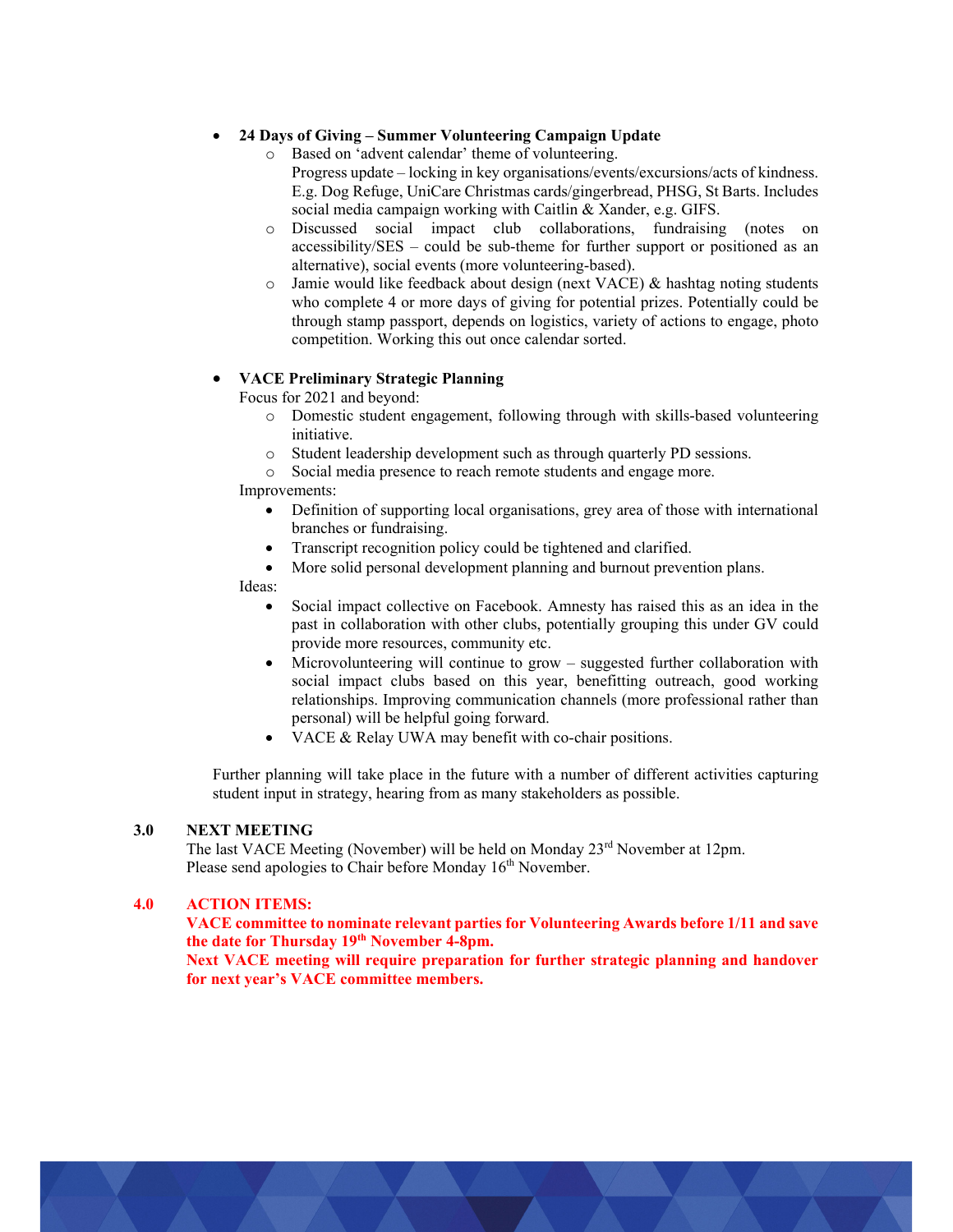

**Voting Members:** Bre Shanahan, Vin Kalim, Max Tran, Pauline Chiwawa, Jenny Chang, Amy Walsh, Jamie Dehouck **Non-voting/Co-opted Members:** N/A **Staff:** Antonia Taylor, Clare MacNish, Jenny Ophel

## **1.0 WELCOME AND OPENING**

### **Apologies:** Jamie Dehouck

**Absent:** Max Tran, Pauline Chiwawa

**Acknowledgement of Country:** The UWA Student Guild and Guild Volunteering recognise the Whadjuk Noongar people as the rightful and original owners of the land we are meeting on. The UWA Student Guild would like to acknowledge Indigenous leaders past present and emerging and extend this to all First Nations people.

## **2.0 COMMITTEE BUSINESS**

#### **2.1 Project Updates**

Guild Volunteering's Top 3 Highlights

#### **GV Awards Night 19/11 – Jenny & Antonia**

- o Congratulations to all finalists and winners, thank you to attendees to coming. Amazing feedback from everyone coming in. Bre passed on appreciation from David Sadler. Good balance formal proceedings and enjoyable night.
- o Jenny asked if it is possible to have it in November instead of August (NSVW) going forward, Antonia affirmed it makes more sense to review a full year, bringing nomination process sooner in Semester 2 so as it doesn't fall near exams, also more time to review and for quality nominations.
- o Another question concerning invites Antonia invited everyone that was nominated and emphasized this status. Jenny O suggested emphasisng could communicate that winners are not known at time of invite.
- o Regarding overlap of finalists, numbers system could be accompanied by room for discussion to acknowledge context

### **IVMD Forum 5/11 – Antonia**

Antonia and Jenny were invited to present at the VWA International Volunteer Manager's Day forum regarding engaging youth volunteers, with lots of emails afterwards from organizations wanting to engage with UWA student volunteers, especially for virtual volunteering.

 **GV Leadership Team PDP Project**  Bre suggested reaching out to prospective Guild alumni mentoring project for support.

#### **2.2 VACE Recommendations Document**

#### **2.3 GV Updates – Antonia & Clare**

- GV Leadership Team Recruitment Update almost all done for now. Team of 4 for MicroVolunteering, 12 ambassadors, and more. Yet to fill SERAG, Friends of Mosman Park, Little Things for Tiny Tots.
- GV will bring forward training next year, as well as their more involvement in ODAY.